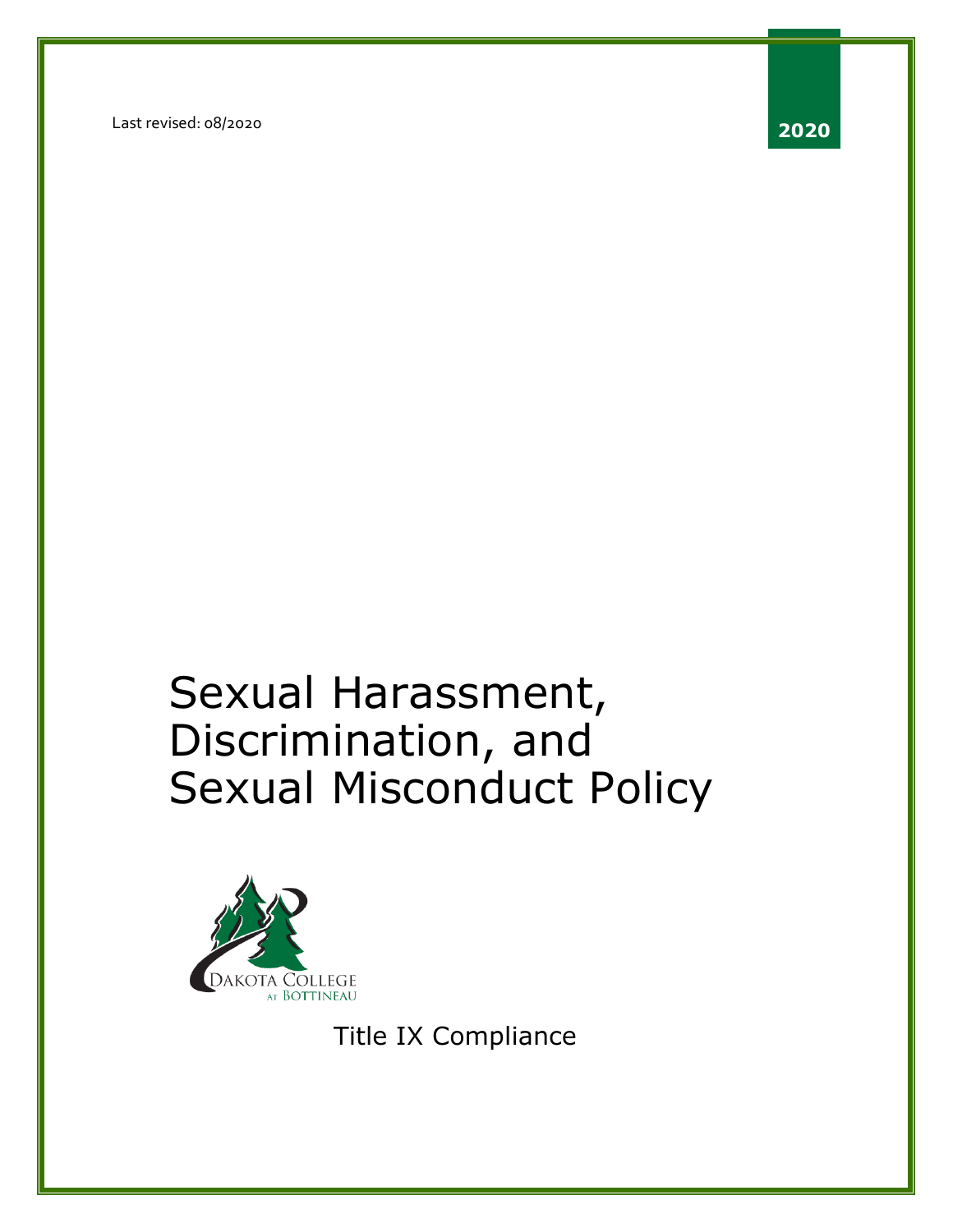This policy manual seeks to combine and implement the legal, regulatory, and policy requirements regarding sexual discrimination contained within:

- a. Titles IV and VII of the Civil Rights Act of 1964
- b. Title IX of the Education Amendments Act of 1972
- c. Jeanne Clery Disclosure of Campus Security Policy and Campus Crime Statistics Act of 1990 (Clery Act)
- d. The Violence Against Women Act of 2013
- e. NDCC 15-10-56. Disciplinary Proceedings Right to Counsel for Students and Organizations - Appeals
- f. NDCC 34-06.1-03. Prohibition of Discrimination
- g. NDCC 54-06-38. Harassment Policies
- h. ND SBHE Policies 514. Due Process Requirements (for students)
- i. ND SBHE 603.1. Harassment (for employees)
- j. ND SBHE 603.2. Equal Employment Opportunity
- k. ND SBHE 605.3. Nonrenewal, Termination or Dismissal of Faculty
- l. ND SBHE 605.4. Hearing and Appeals
- m. ND SBHE 605.5. Mediation
- n. ND SBHE 612. Faculty Grievances
- o. NDUS HR Policies 25. Job Discipline/Dismissal
- p. NDUS HR Policies 26. Termination Procedure
- q. NDUS HR Policies 27. Appeals Procedures

To simplify Dakota College at Bottineau's policy and procedures, the following index is provided to help the reader locate the specific topic of interest more easily. Some language from one section may be repeated in another section to assist the reader.

- 1. Non-Discrimination
- 2. Purpose
- 3. Policy Statement/Overview
- 4. Definitions
- 5. Admissions/Financial Aid
- 6. Athletics
- 7. Employment
- 8. Consensual Relationships
- 9. Sexual Misconduct/Violence
- 10. Reporting Sexual Discrimination
- 11. Confidential Resource and Reporting
- 12. Responding to Reports
- 13. Pre-grievance Process
- 14. Grievance Process
- 15. Appeal Process
- 16. Retaliation
- 17. Discipline/Sanctions
- 18. Resources
- 19. Prevention Education
- 20. Training
- 21. Clery Act Reporting
- 22. Federal Timely warning Reporting Obligations
- 23. Revision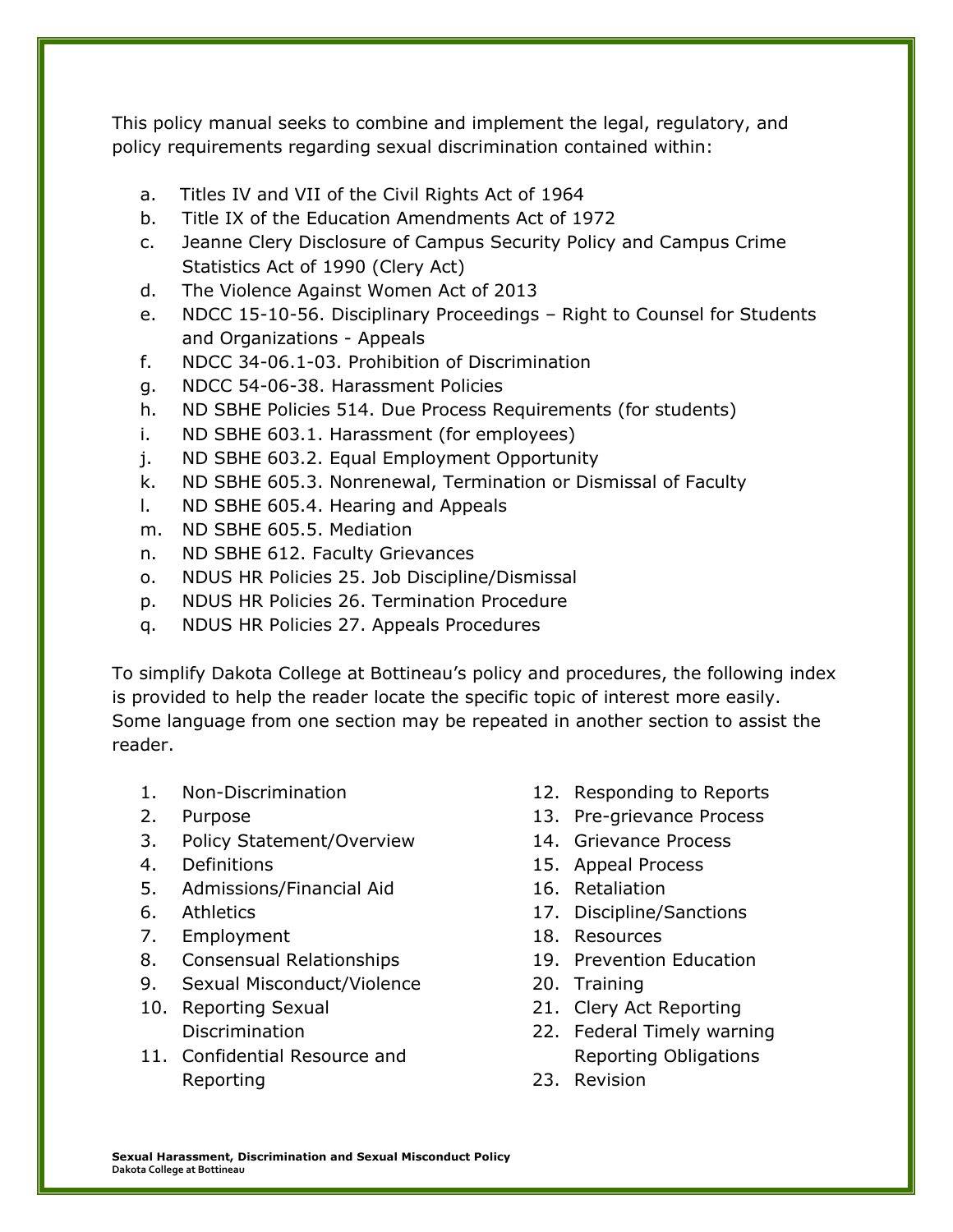#### **Non-Discrimination Statement**

Dakota College at Bottineau (DCB) does not engage in discrimination or harassment against any person because of race, color, religion or creed, sex, gender, gender identity, pregnancy, national or ethnic origin, disability, age, ancestry, marital status, sexual orientation, veteran status, political beliefs or affiliations, or information protected by the Genetic Information Nondiscrimination Act (GINA); and complies with all federal and state non-discrimination, equal opportunity and affirmative action laws, orders and regulations, including remaining compliant and consistent with the Civil Rights Act, the Americans with Disabilities Act, the Rehabilitation Act of 1973, and Title IX of the Education Amendments of 1972. This policy on non-discrimination applies to admissions, enrollment, scholarships, loan programs, participation in College activities, employment, and access to participation in, and treatment in all College programs and activities.

DCB prohibits retaliation against any individual or group who exercises its rights or responsibilities protected under the provisions of state law, federal law and/or DCB policy. Employees or students who violate this policy may face disciplinary action up to and including separation from the College. Third parties who commit discrimination or harassment may have their relationships with the College terminated and/or their privileges of being on College premises withdrawn.

Questions, comments, or complaints regarding sexual discrimination or sexual harassment may be directed to the Title IX Office. All other forms of discrimination (e.g. racial) or harassment may be directed to the Associate Dean for Academic and Student Affairs or the Director of Human Resources, as appropriate. Complaints may also be filed with the U.S. Department of Education, Office for Civil Rights.

Laura Halvorson Title IX Coordinator Thatcher Hall 1109 105 Simrall BLVD Bottineau, ND 58318 701-228-5680 [laura.halvorson@dakotacollege.edu](mailto:lisa.dooley@minotstateu.edu)

Larry Brooks Associate Dean of Student and Academic Affairs Nelson Science Center 102 105 Simrall BLVD Bottineau, ND 58318 701-228-5457 [larry.brooks@dakotacollege.edu](mailto:larry.brooks@dakotacollege.edu)

Laurie Davis Human Resources Director Administration Bldg-2<sup>nd</sup> floor 500 University Avenue West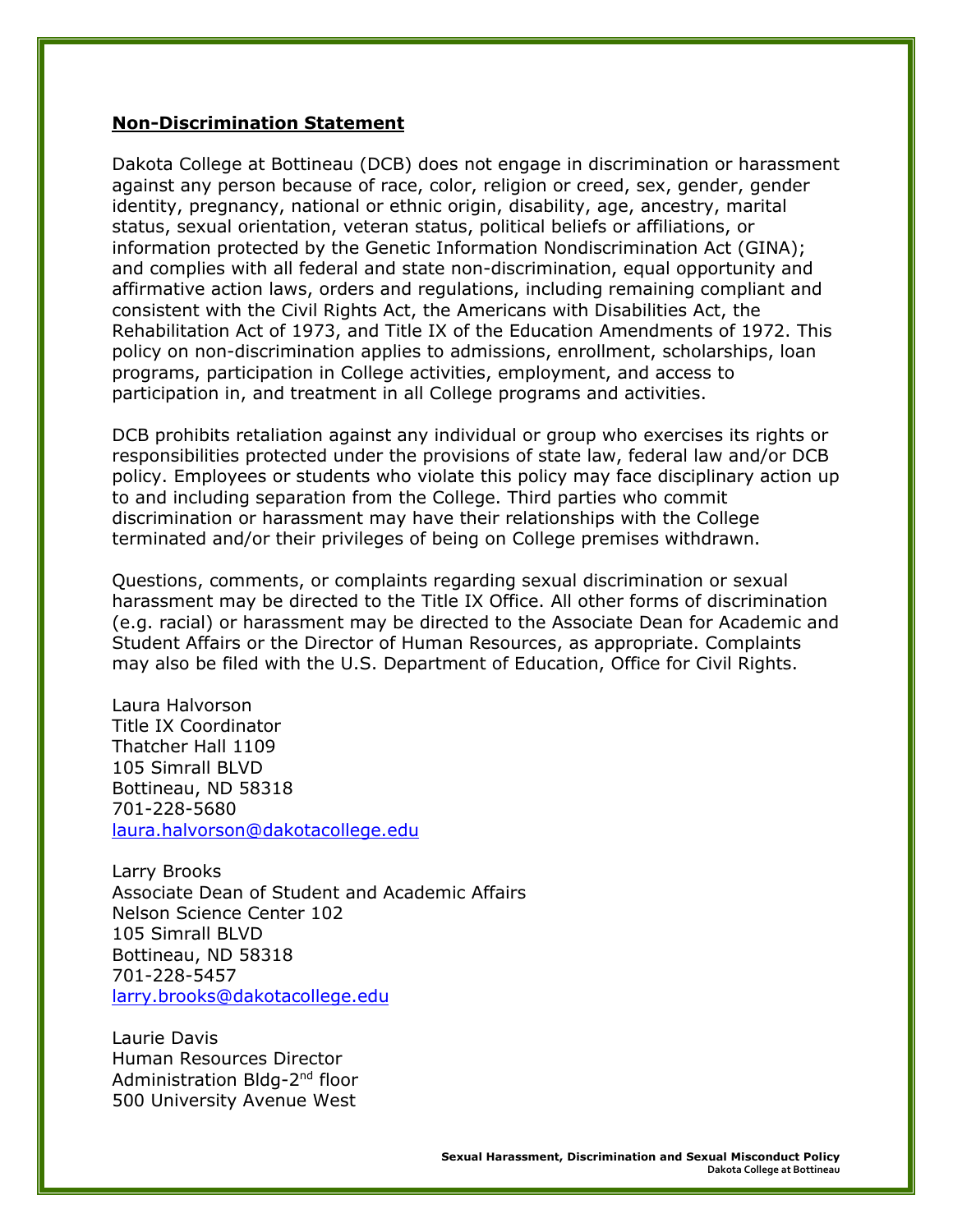Minot, ND 58707 701-858-4610 [hr@minotstate.edu](mailto:larry.brooks@dakotacollege.edu)

The Office for Civil Rights/Chicago U.S. Department of Education, Citigroup Center 500 W Madison Street, Suite 1475, Chicago, IL 60661 Telephone: (312) 730-1560, FAX: (312) 730-1576, TDD: (800) 877-8339, email: [OCR.Chicago@ed.gov,](mailto:OCR.Chicago@ed.gov) website: ed.gov/ocr.

#### **PURPOSE**

To establish Dakota College at Bottineau policy prohibiting discrimination, harassment in all forms, sexual misconduct, relationship violence, and retaliation related to reports of such conduct. These procedures apply to complaints alleging all forms of sex discrimination (including sexual or gender-based harassment, assault and violence) against employees, students, and third parties. These apply to all College programs and activities, including those conducted off-campus.

#### **POLICY STATEMENT/OVERVIEW**

Dakota College at Bottineau strives to provide an educational environment where all members of the campus community are expected to conduct themselves in a manner that enhances the well-being of the community. Members of the college community, guests, and visitors have the right to be free from all forms of sexual harassment, discrimination, and sexual misconduct ("Prohibited Conduct"). This policy covers student, faculty, and staff-related matters of Prohibited Conduct, regardless of whether the alleged conduct occurred on or off campus, and regardless of whether the alleged Respondent is a student, faculty member, staff member, or third party. Examples include acts of sexual violence (including sexual assault and rape), any harassment based on sex or gender, domestic violence, dating violence, and stalking.

Dakota College at Bottineau will not tolerate incidents of harassment, discrimination, or sexual misconduct occurring on or off campus, where relevant, whether there is a hostile environment on campus, or in an off-campus education program or activity.

If the off-campus misconduct did not occur within the context of a College program or activity, the college will consider the effects of off-campus conduct when evaluating whether there is a hostile environment on campus, or in an off-campus education program or activity.

When such an allegation is reported to an appropriate Dakota College official, protective and supportive measures will be used. Such measures are to reasonably ensure such conduct ends, the conduct is not repeated, and the effects on the Complainant and community are remedied. Measures by the College may include serious sanctions (up to and including termination, suspension, or expulsion, if circumstances warrant) when a Respondent is found to have violated this policy.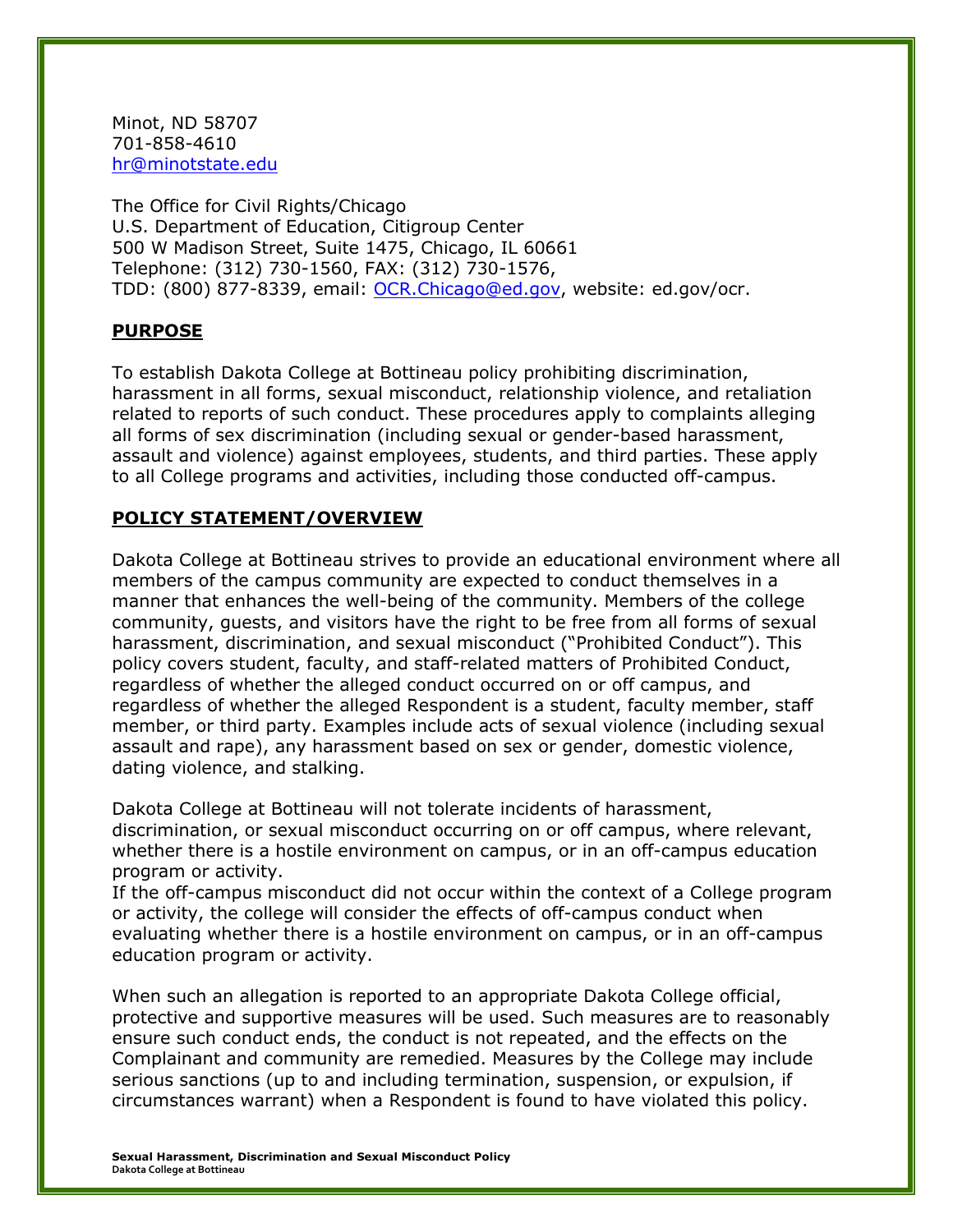Students and employees who retaliate against individuals who report Prohibited Conduct may be subject to disciplinary action.

Employees are required, and students and are strongly encouraged, to report any and all incidents of sexual discrimination, harassment, or sexual misconduct to the Dakota College at Bottineau Title IX Coordinator, or any Title IX Investigator/Deputy. When an allegation of misconduct is brought to an appropriate College official, Dakota College at Bottineau will respond promptly, equitably, and thoroughly.

This policy manual is written to address the many issues and varying aspects of sexual discrimination. While there are many laws, regulations, policies, and other such sources written for the purpose of preventing or responding to sexual discrimination, the explanation that it takes to satisfy and comply with all of the standards and requirements is a somewhat difficult task. The amount of information in this manual may seem overwhelming, so we've attempted to organize it so the reader may easily find and understand the particular aspect that is relevant. If the answer sought does not seem readily available, or needs further clarification, please do not hesitate to contact the Title IX Coordinator.

## **DEFINITIONS**

For the purposes of this Policy, the listed terms shall have the following definitions:

- a. **Actual Knowledge.** Notice of sexual harassment or allegations of sexual harassment to an institution's Title IX Coordinator or any institution official with authority to institute corrective measures on the institution's behalf.
- b. **Campus Security Authority (CSA).** Any College employee whose responsibilities fall under any of the following conditions:
	- $a.$  $b.$ c. Any individual or organization specified in any institution specified in any institution specified in any institution of  $\alpha$
	- d. An official of an institution who has significant  $\mathbf{d}$  and  $\mathbf{d}$  and  $\mathbf{d}$  and  $\mathbf{d}$  and  $\mathbf{d}$  and  $\mathbf{d}$  and  $\mathbf{d}$  and  $\mathbf{d}$  and  $\mathbf{d}$  and  $\mathbf{d}$  and  $\mathbf{d}$  and  $\mathbf{d}$  and  $\mathbf{d}$  and

CSAs are required by the Clery Act to report certain crimes for statistical purposes.

**c. Coercion.** Coercion is unreasonable pressure for sexual activity. When someone makes clear to you that they do not want sex, that they want to

> **Sexual Harassment, Discrimination and Sexual Misconduct Policy Dakota College at Bottineau**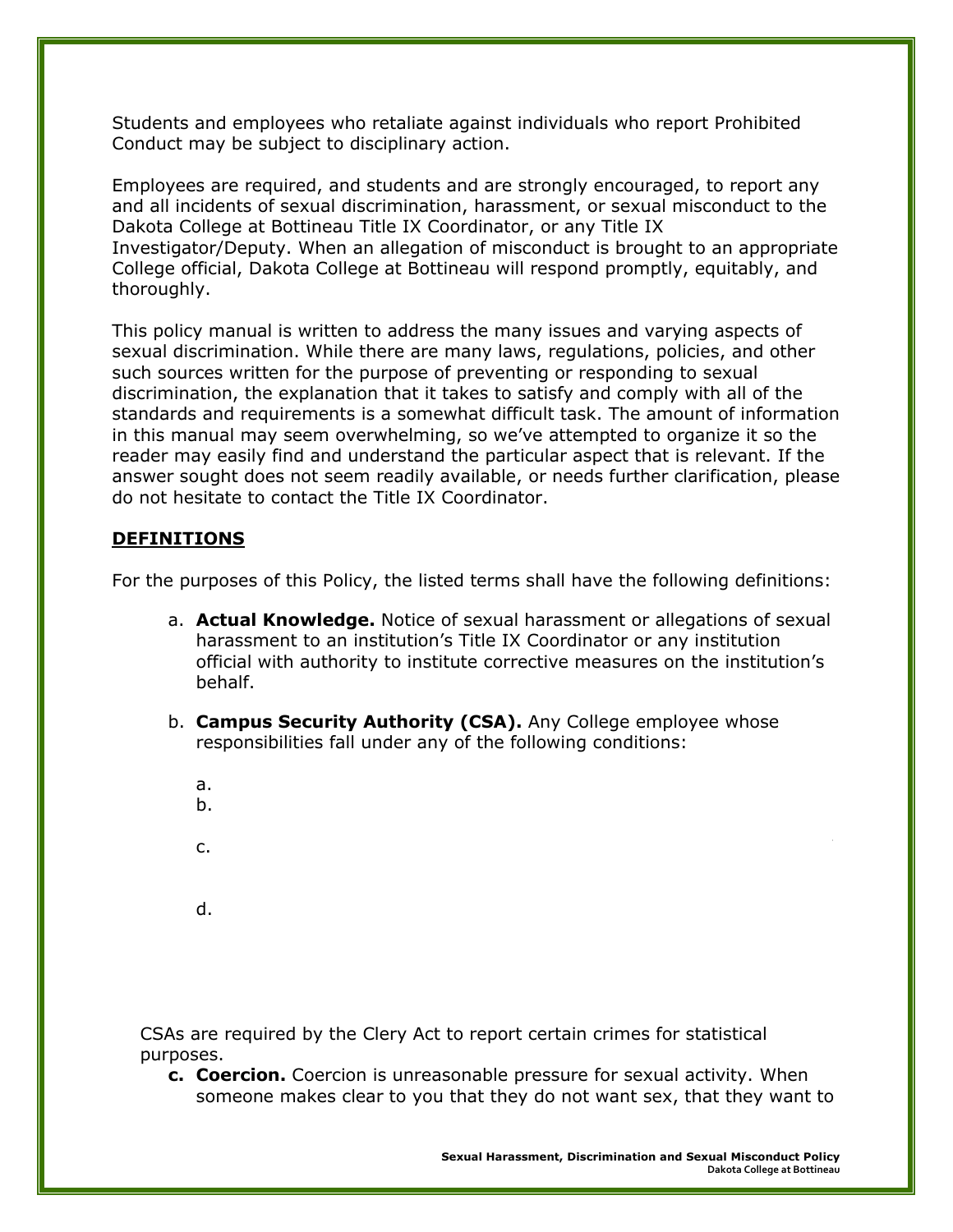stop, or that they do not want to go past a certain point of sexual interaction, continued pressure beyond that point can be considered coercive.

- d. **Complainant.** An individual who is alleged to be the victim of conduct which could, after investigation, constitute sexual harassment.
- e. **Consent**. Consent is an affirmative decision to engage in mutually acceptable sexual activity given by clear actions or words. (Further discussion of consent and North Dakota law is found in the section of "Sexual Misconduct/Violence.")
- f. **Dating Violence.** Violence committed by the respondent:
	- i. Who is or has been in a romantic or intimate relationship with the complainant; and
	- ii. Where the existence of such a relationship shall be determined by considering the length of the relationship, the type of relationship, and the frequency of interactions between the complainant and respondent.
- g. **Deliberate Indifference.** When an institution's response to sexual harassment is clearly unreasonable in light of the information known to the institution at the time.
- h. **Domestic Violence.** Violence committed by the respondent, who is:
	- i. a current or former spouse or intimate partner of the complainant;
	- ii. a person with whom the complainant shares a child in common;
	- iii. cohabiting with or has cohabited with the victim as a spouse or intimate partner;
	- iv. similarly situated to a spouse of the complainant; or
	- v. any person against whose acts the complainant is protected by N.D.C.C. ch. 14-07.1.
- i. **Education program or activity.** Includes locations, events, or circumstances over which an institution exercises substantial control over both the respondent and the context in which the sexual harassment occurs, as well as in any building owned or controlled by a student organization that is officially recognized by an institution.
- j. **False Complaint**. A false complaint is an allegation made with knowledge that the allegation is wholly or substantially untrue.
- k. **Force**. Force is the use of physical violence and/or imposing on someone physically to gain sexual access. Force also includes threats, intimidation (implied threats) and coercion that overcome resistance or produce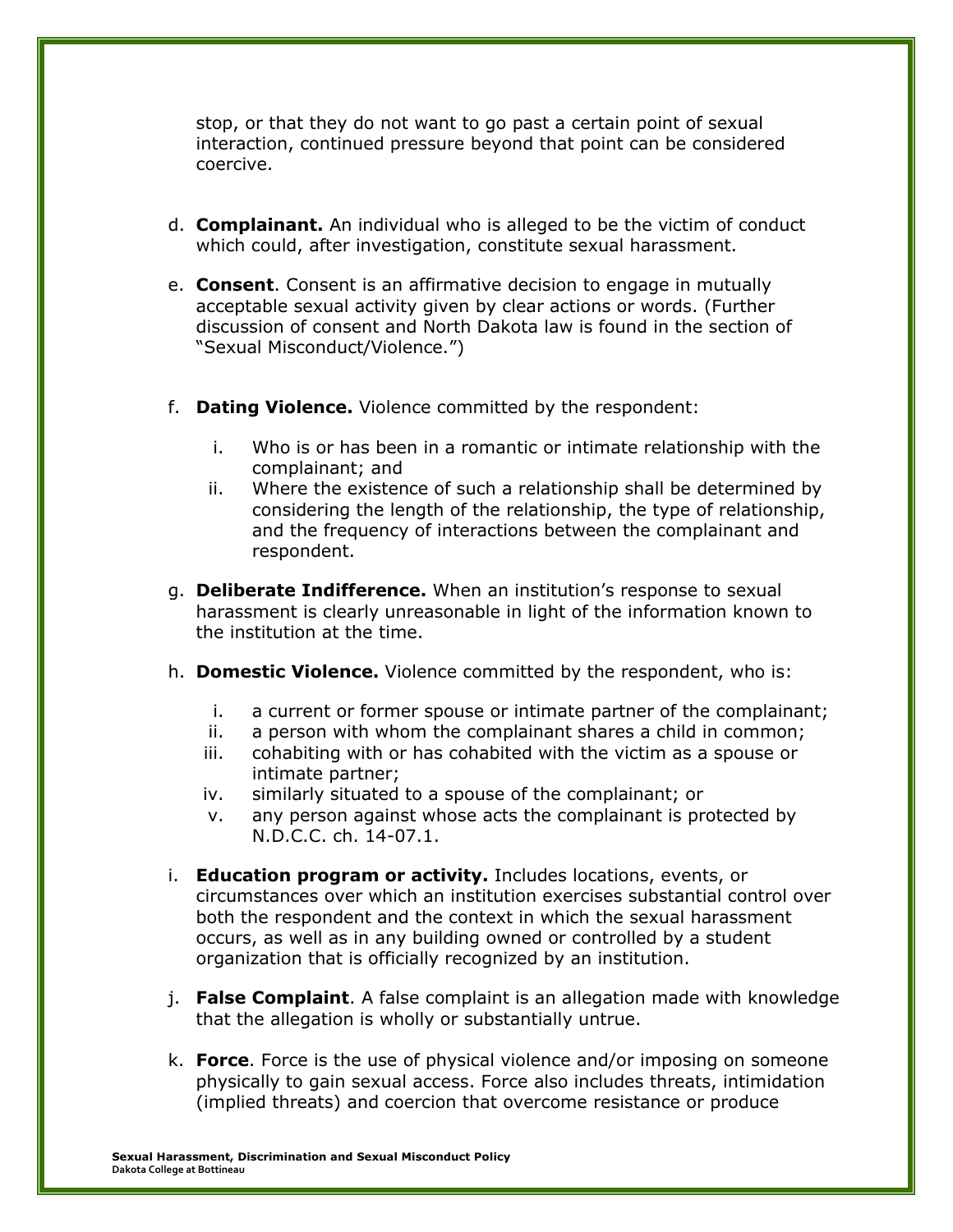consent. (Further discussion of force is found in the section of "Sexual Misconduct/Violence.")

- l. **Fondling.** The touching of the private body parts of another person for the purpose of sexual gratification, without the consent of the victim, including instances where the victim is incapable of giving consent because of his/her age or because of his/her temporary or permanent mental incapacity.
- m. **Formal Complaint.** A document filed by a complainant (which either contains the complainant's signature or indicates that the complainant is the one filing the complaint) or signed by the Title IX Coordinator alleging sexual harassment against a respondent and requesting that the institution investigate.
- n. **Incest.** Sexual intercourse between persons who are related to each other within the degrees wherein marriage is prohibited by law.
- o. **Preponderance of the Evidence**. Preponderance of the Evidence is the standard by which a determination will be made regarding violations of this policy. It means the decision will be based on whether it is more likely than not that the discrimination occurred.
- p. **Rape.** Penetration, no matter how slight, of the vagina or anus of the complainant with any body part or object by the respondent, or oral penetration of the complainant by a sex organ of the respondent, without the consent of the complainant.
- q. **Respondent.** An individual who has been reported to be the perpetrator of conduct that could constitute sexual harassment.
- r. **Sexual Assault.** Either rape, fondling, incest, statutory rape, or any of the sexual offenses listed in N.D.C.C. ch. 12.1-20 or by the FBI's Uniform Crime Reporting system.
- s. **Sexual Harassment***.* Conduct, on the basis of sex, constituting one (or more) of the following:
	- i. An employee of the institution conditioning the provision of an aid, benefit, or service of the institution on an individual's participation in unwelcome sexual conduct;
	- ii. Unwelcome conduct determined by a reasonable person to be so severe, pervasive, and objectively offensive that it effectively denies a person equal access to the institution's education program or activity; or
	- iii. Sexual assault, dating violence, domestic violence, or stalking, as defined in this section.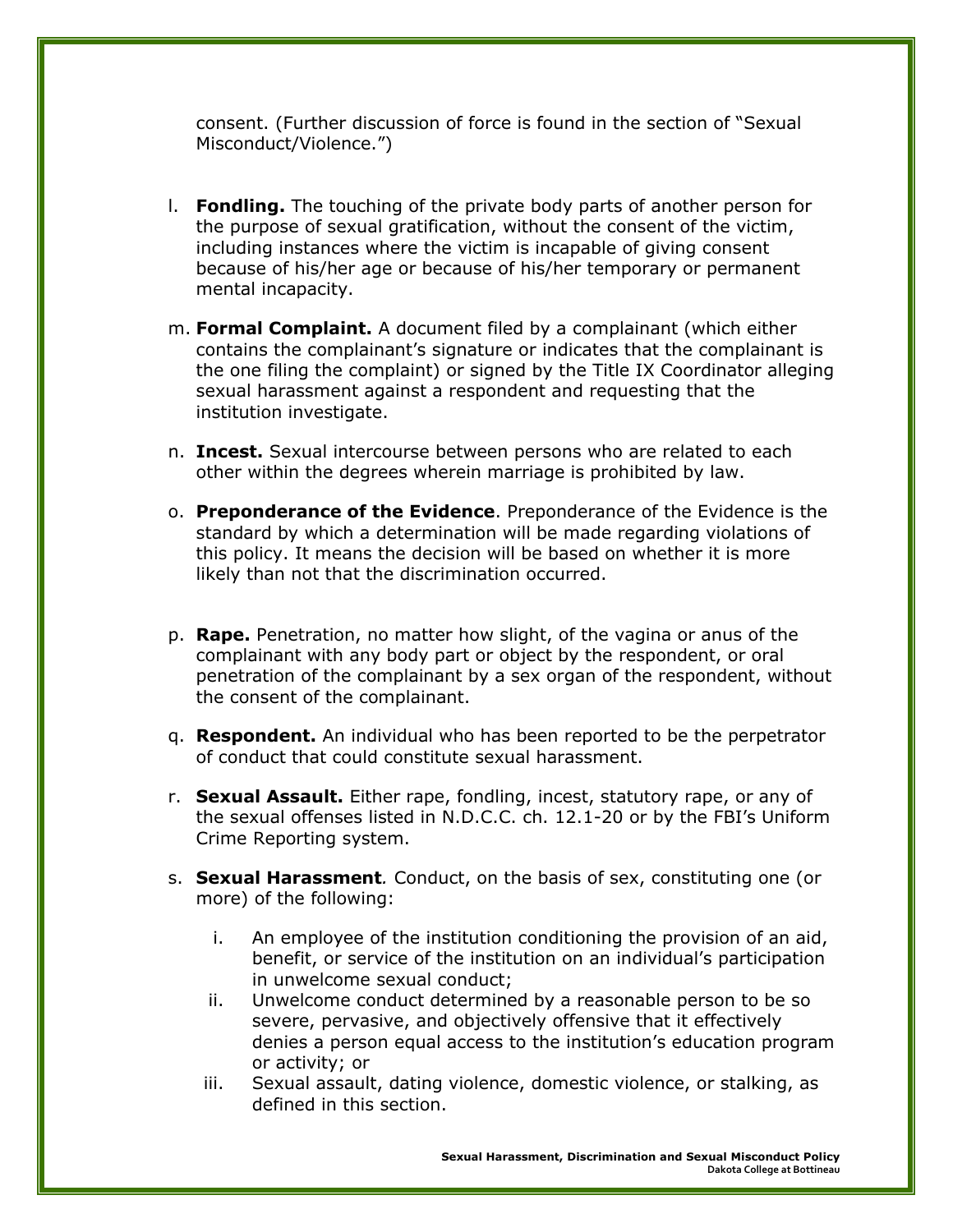- t. **Stalking.** Engaging in a course of conduct directed at a specific person that would cause a reasonable person to (a) fear for his or her safety or the safety of others; or (b) suffer substantial emotional distress.
- u. **Statutory Rape.** Sexual intercourse with a person who is under the statutory age of consent.
- v. **Supportive Measures.** Non-disciplinary, non-punitive individualized services offered as appropriate (as reasonably available) and without fee or charge to the complainant or respondent.

# **ADMISSIONS/FINANCIAL AID**

No person shall be discriminated against because of sex, gender, or genderorientation during the application and admissions processes, or the awarding of financial aid.

# **ATHLETICS**

The DCB Athletic Department realizes that gender equity is a key component in a successful athletics program. Since the inception of Title IX, there is the misconception that gender equity is simply meeting one of the three prongs of the Three-Part Test:

- 1. Provide participation opportunities for women and men that are substantially proportionate to their respective rates of enrollment as full-time undergraduate students.
- 2. Demonstrate a history and continuing practice of program expansion for the underrepresented sex.
- 3. Fully and effectively accommodate the interests and abilities of the underrepresented sex.

Beyond these prongs, gender equity stretches through every program and every student-athlete. It is our goal to provide equitable opportunities for ALL studentathletes to succeed, through various avenues, such as participation, scholarships, and other benefits. These avenues include (but are not limited to) the following:

- provision of equipment and supplies;
- scheduling;
- travel;
- tutoring;
- coaching;
- locker rooms:
- facilities;
- medical and training facilities and services;
- publicity;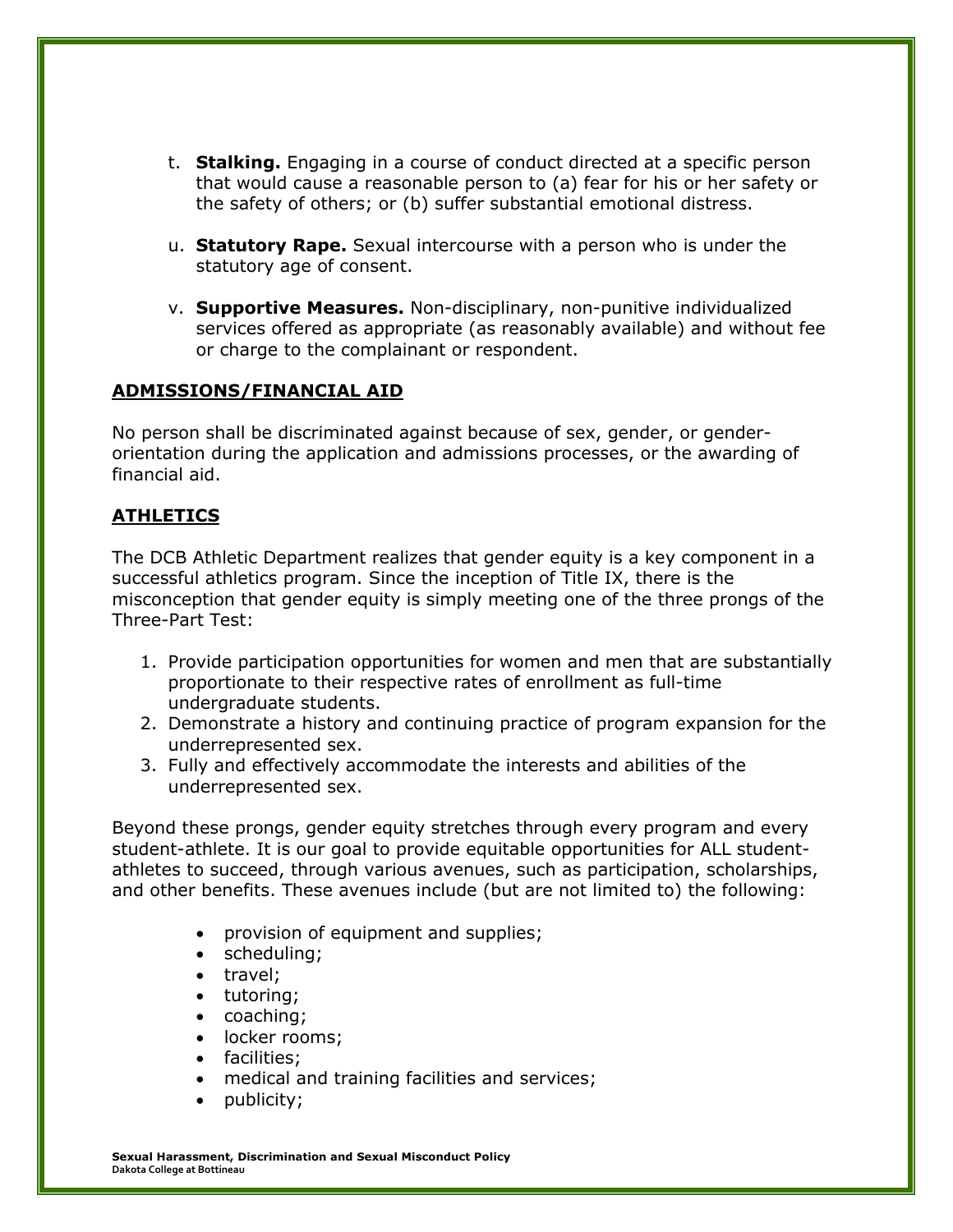- recruiting; and
- support services.

Within the Athletics Department, the Gender Equity/Minority Issues Committee plans to evaluate the Gender Equity Plan on an ongoing basis to ensure progress is made and other issues that may surface are identified and addressed.

## **EMPLOYMENT**

DCB prohibits discrimination on the basis of sex or gender when making decisions regarding employment unless a bona fide occupational qualification exists (BFOQ). This includes (but is not limited to) decisions for hiring, promotion, transfers, and salary administration. A BFOQ would exist if the duties of the position reasonably necessitate the choice of one sex or gender over the other.

All regular staff and faculty are considered mandated reporters and are obligated to report cases of sexual discrimination of which they are aware. Employees must report such cases to the Title IX Coordinator, and that office will coordinate the College's response. Employees are not to conduct their own investigations of such cases.

# **CONSENSUAL RELATIONSHIPS**

There are inherent risks in any romantic or sexual relationship between individuals in unequal positions (such as teacher and student, supervisor and employee). These relationships may be less consensual than perceived by the individual whose position confers power. The relationship may also be viewed in different ways by each of the parties, particularly in retrospect. Furthermore, circumstances may change, and conduct that was previously welcome may become unwelcome. The College does not wish to interfere with private choices regarding personal relationships when these relationships do not interfere with the goals and policies of the College. For the personal protection of members of this community, relationships in which power differentials are inherent (such as faculty-student, staff-student, and administrator-student) are generally discouraged.

Consensual romantic or sexual relationships in which one party maintains a direct supervisory or evaluative role over the other party are unethical. Therefore, persons with direct supervisory or evaluative responsibilities who are involved in such relationships must bring those relationships to the timely attention of their supervisor or the Title IX Coordinator, and will likely result in the necessity to either remove the employee from the supervisory or evaluative responsibilities, or shift the other party out of being supervised or evaluated by someone with whom they have established a consensual relationship. This includes resident advisors and students over whom they have direct responsibility. While no relationships are prohibited by this policy, failure to self-report such relationships to a supervisor as required can result in disciplinary action for an employee.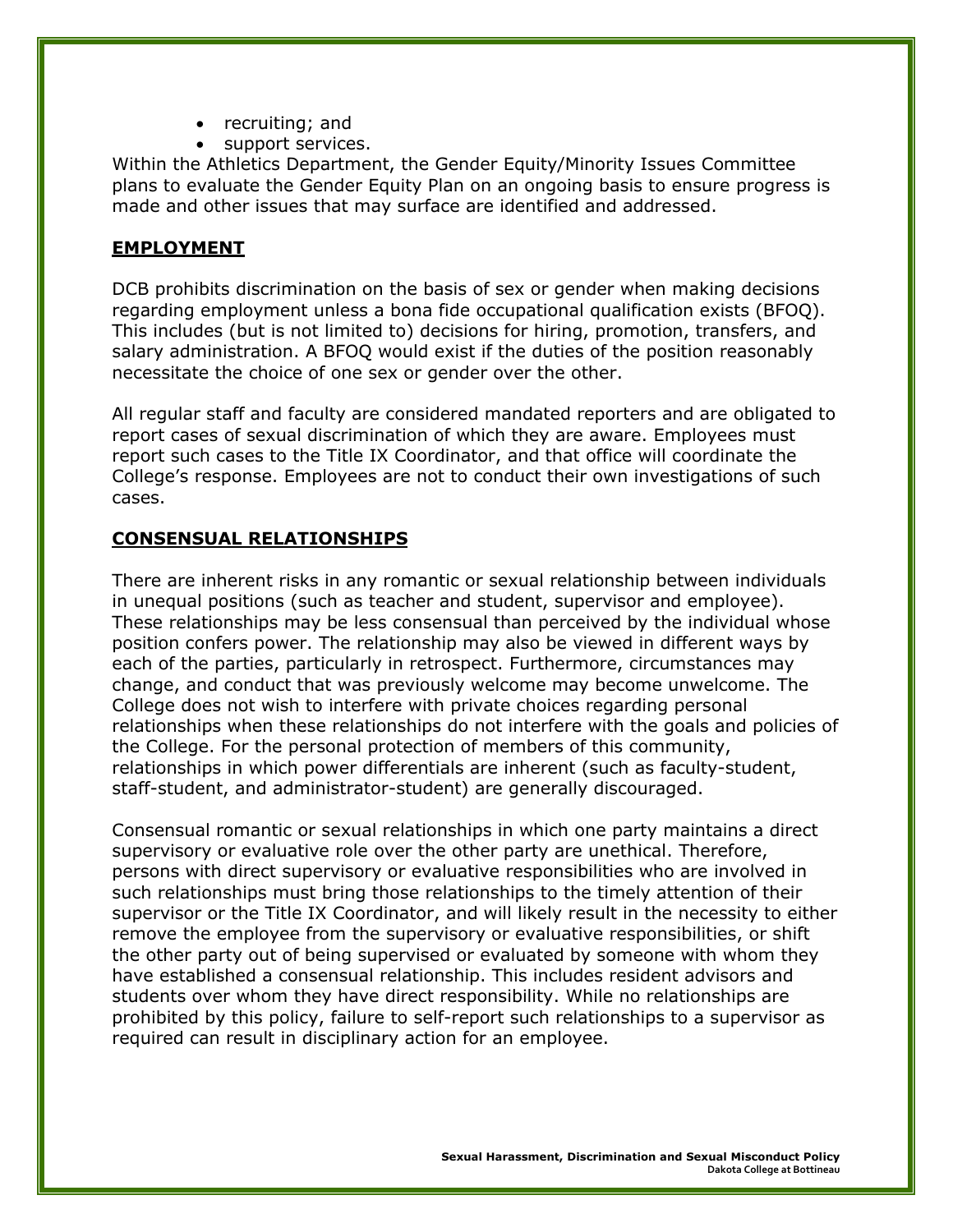## **SEXUAL MISCONDUCT/VIOLENCE**

Sexual misconduct, whether involving violence or not, is a form a sexual discrimination that is prohibited by this policy. Misconduct offenses include, but are not limited to, the following:

## 1. **SEXUAL HARASSMENT** is:

- a. An employee of the institution conditioning the provision of an aid, benefit, or service of the institution on an individual's participation in unwelcome sexual conduct;
- b. Unwelcome conduct determined by a reasonable person to be so severe, pervasive, and objectively offensive that it effectively denies a person equal access to the institution's education program or activity; or
- c. Sexual assault, dating violence, domestic violence, or stalking, as defined in this section.

Examples include: an attempt to coerce an unwilling person into a sexual relationship; to repeatedly subject a person to egregious, unwelcome sexual attention; to punish a refusal to comply with a sexual based request; to condition a benefit on submitting to sexual advances; sexual violence; intimate partner violence, stalking; gender-based bullying.

## **2. Consent**

- a. Consent is an informed decision made freely and actively by all parties. Relying solely upon nonverbal communication can lead to miscommunication. It is important not to make assumptions; if confusion or ambiguity on the issue of consent arises anytime during a sexual interaction, it is essential that each participant stops and clarifies, verbally, willingness to continue.
- b. Individuals should understand that consent may not be inferred from silence, passivity, or lack of active resistance alone. Furthermore, a current or previous dating or sexual relationship is not sufficient to constitute consent, and consent to one form of sexual activity does not imply consent to other forms of sexual activity.
- c. Conduct will be considered "without consent" if no clear consent, verbal or nonverbal, is given. The perspective of a reasonable person will be the basis for determining whether a Respondent knew, or reasonably should have known, whether consent was given. However, being intoxicated or incapacitated does not diminish one's responsibility to obtain consent and will not be an excuse for sexual misconduct.
- d. In some situations, an individual may not be able to freely consent. Examples include, but are not limited to, when an individual is incapacitated due to alcohol or other drugs, unconsciousness, intimidation, coercion, mental or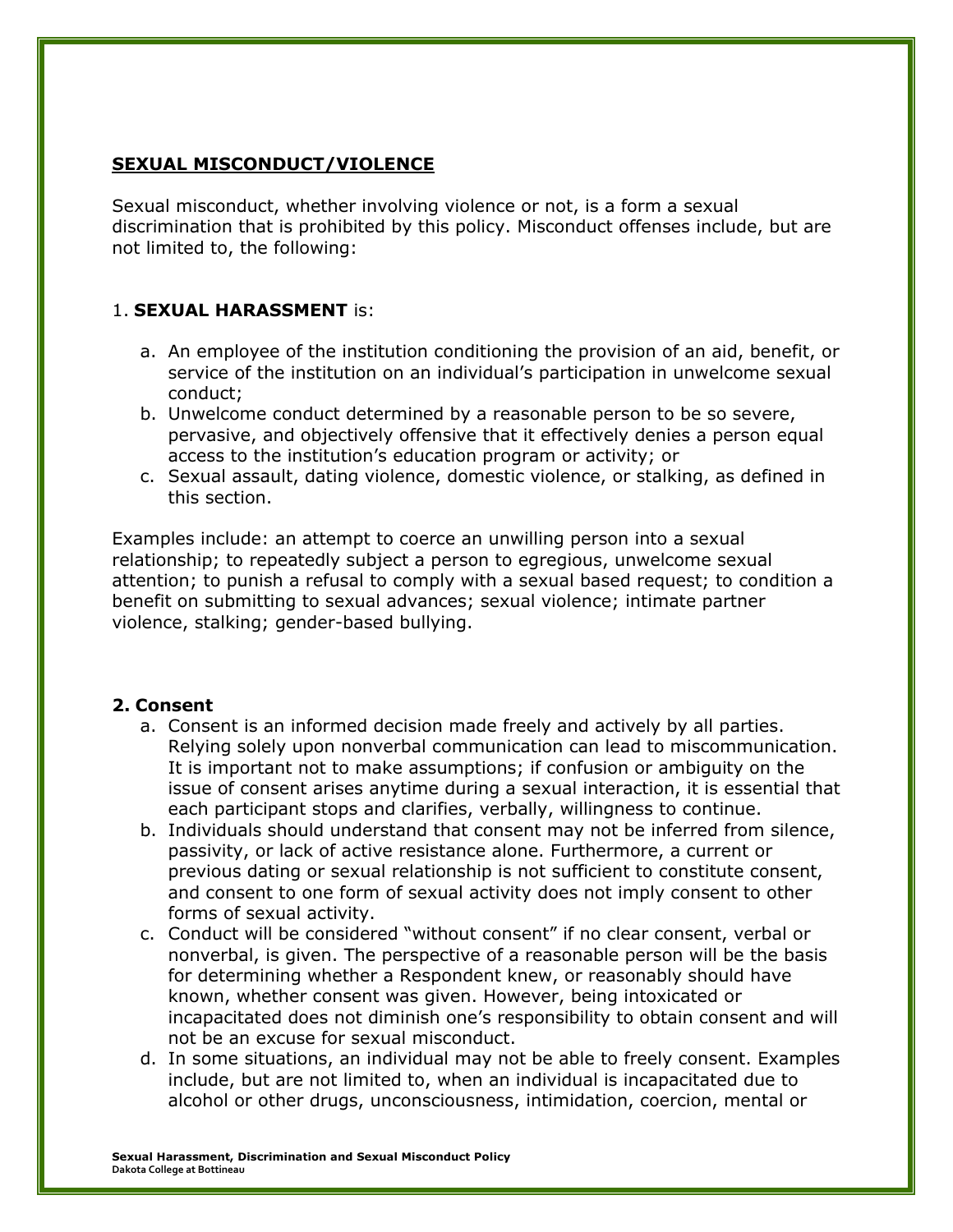physical impaired disability, isolation, or confinement. The perspective of a reasonable person will be the basis for determining whether the Respondent knew, or reasonably should have known, whether the Complainant was capable of providing consent.

- e. In order to give effective consent, one must be of legal age. According to the North Dakota Century Code:
	- i. The "age of consent" is 18 years old in North Dakota.
	- ii. A person under the age of 15 cannot legally consent to sexual activity under any circumstances.
	- iii. A person between the ages of 15–17 is legally able to consent to sexual activity if the partner is less than three years older. For example, a 16-year-old can legally consent to engage in sexual activity with a partner who is 18 years old, but not a partner who is 19 years old.

There is no requirement that a party resist the sexual advance or request, but resistance is a clear demonstration of non-consent.

# **REPORTING SEXUAL DISCRIMINATION**

All regular college employees (faculty, staff, and administrators) have an obligation to report actual or suspected discrimination or harassment to the Title IX Coordinator though there are some limited exceptions. In order to make informed choices, it is important to be aware of confidentiality and mandatory reporting requirements when consulting campus resources. On campus, some resources may maintain confidentiality, meaning they are not required to report actual or suspected discrimination or harassment to appropriate College officials, thereby offering options and advice without any obligation to inform the Title IX Coordinator unless you have requested information to be shared. Other resources exist for the Complainant to report policy violations and these resources will take action when the Complainant reports victimization to them. The following describes the two reporting options:

## **Confidential Resources and Reporting**

The following describes the confidential reporting options:

- Campus mental health counselor,
- Campus health nurse,
- Off campus:
	- Licensed Professional Counselors
	- Domestic Violence Crisis Center counselors,
- On or off-campus members of the clergy/chaplains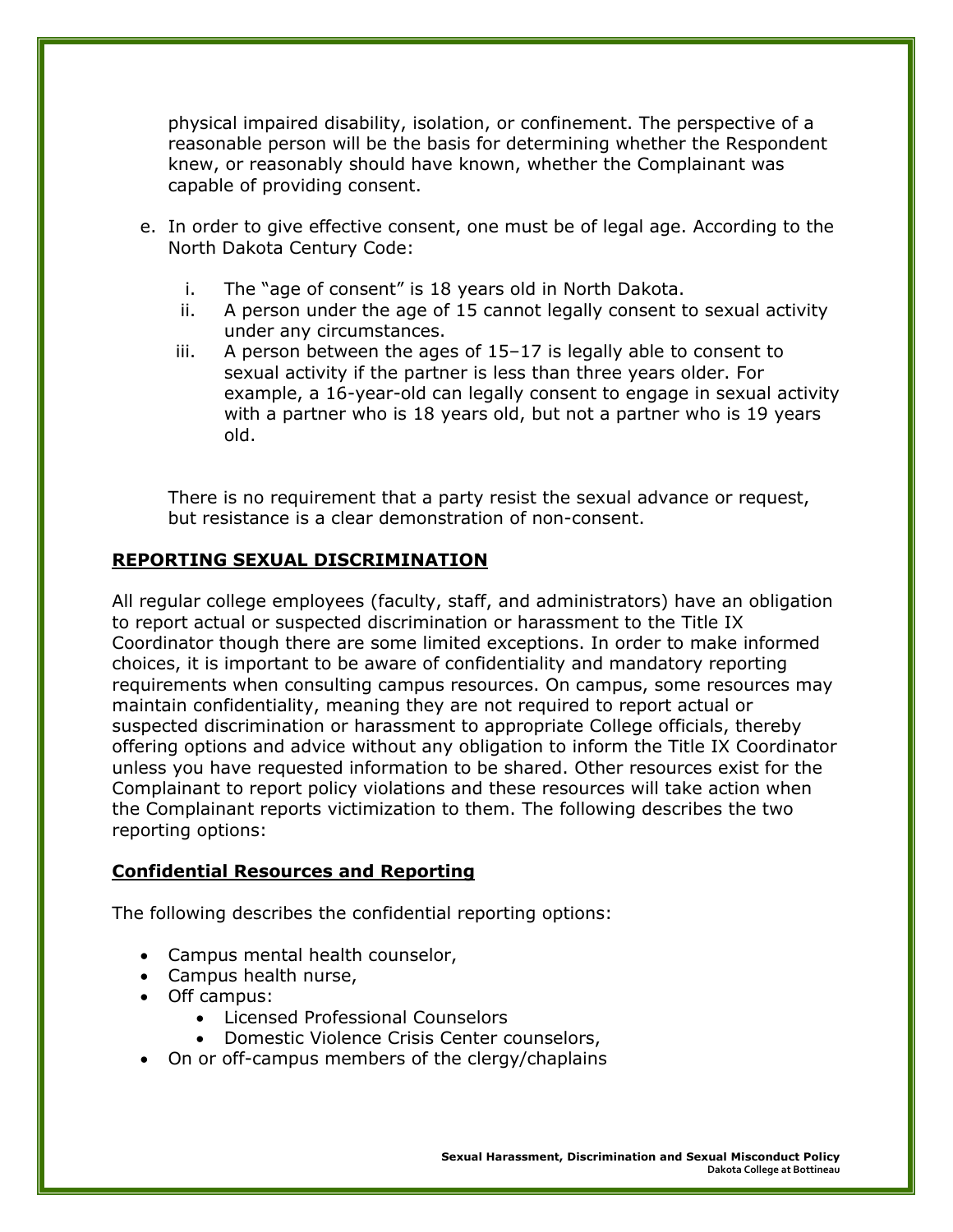The College will seek to balance a complainant's request for anonymity or not to participate in an investigation with its broader obligation to campus safety. **In cases indicating pattern, predation, threats, weapons, and/or violence, Dakota College may be unable to honor a request for confidentiality.** If the complainant asks that their name not be disclosed to the Respondent, or that no investigation be pursued, it may limit the scope of the College's response.

## **Reporting**

The College's primary concern is the safety of its students, faculty and staff, and to encourage reporting of Prohibited Conduct. All College employees have a duty to report actual or suspected sexual discrimination or harassment to the Title IX Coordinator though there are some limited exceptions for those that fall under "confidential reporting." A Complainant may want to consider carefully whether they share personally identifiable details with employees who have a duty to report, as those details must be shared by the employee with the Title IX Coordinator and/or Deputy Title IX Coordinator(s). To be clear, employees with a duty to report must share all details of the reports they receive.

Failure of a non-confidential employee, as described in this section, to report an incident of sexual discrimination of which they become aware, is a violation of College policy and is subject to disciplinary action ranging from a warning up to and including termination of employment.

#### **1. Complainant may request confidentiality.**

If complainant does not wish for their name to be shared, does not wish for an investigation to take place, or does not want a formal resolution to be pursued, the Complainant may make such request to the Title IX Coordinator and/or Deputy Title IX Coordinator(s)/(Investigators), who will evaluate that request in order to ensure the safety of the campus, in compliance with federal law. In cases indicating pattern, predation, threat, weapons and/or violence, the College may be unable to honor a request for confidentiality. In cases where the Complainant requests confidentiality and the circumstances allow the College to honor that request, the College will offer supportive measures and measures to the Complainant but will not otherwise pursue formal action.

#### **2. Complainants will have their complaints promptly and thoroughly investigated.**

A Complainant has the right to have complaints taken seriously by the College when reported, and to have those incidents investigated thoroughly and properly resolved through the procedures set forth below. The College will promptly act on any complaint or notice of violation of this Policy when received by the Title IX Coordinator or any College official with authority to institute corrective measures on the College's behalf. DCB will investigate each complaint thoroughly to determine whether the alleged violation has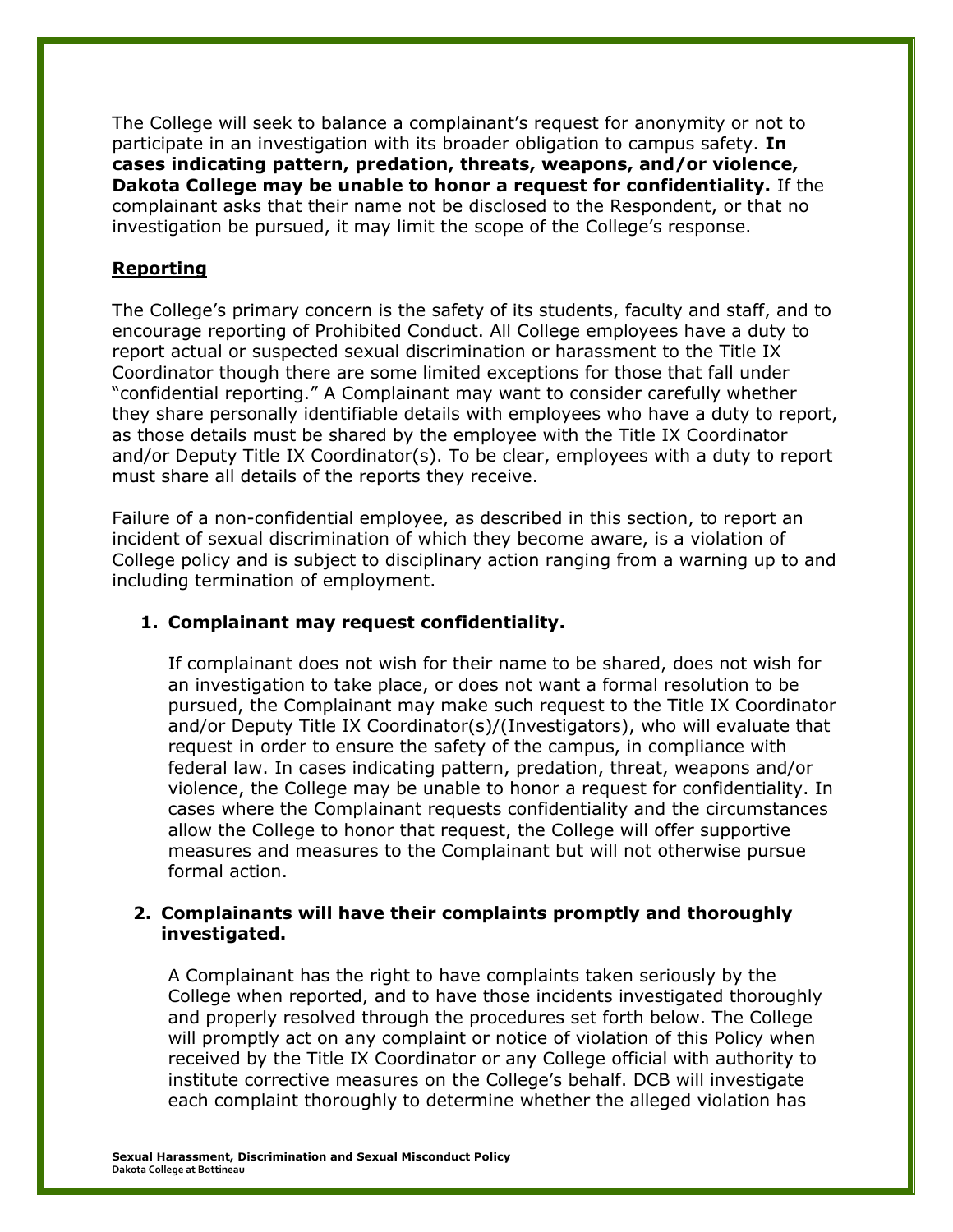occurred. The outcome of an allegation will be determined based on the preponderance of the evidence. This means that violations of this policy will be based on whether it is more likely than not that the conduct occurred.

## **3. Dakota College at Bottineau will conduct an investigation; however, it will be separate from a criminal investigation, though communication with law enforcement may be maintained.**

DCB's responsibility to enforce this policy is not part of the criminal judicial system. Complainants may pursue a complaint with the College and local law enforcement simultaneously. The College may need to briefly suspend the fact-finding aspect of a Title IX investigation at the request of law enforcement while the law enforcement agency is in the process of gathering evidence. In the event, the College will maintain regular contact with law enforcement to determine when it may begin or resume its investigation. The College will promptly resume its investigation as soon as notified by the law enforcement agency that it has completed the evidence gathering process, or sooner if the College determines that the evidence gathering process will be lengthy or delayed. The College will not delay its investigation until the ultimate outcome of the criminal investigation; however, the College reserves the right to implement appropriate supportive measures during any law enforcement agency's investigative period when the College has temporarily deferred its investigation, to assist and protect the safety of the complainant(s) and the campus community and to prevent retaliation.

DCB's response to a report will be more effective if the report is made soon after the incident. In cases where the Respondent is no longer affiliated with the DCB campus, DCB will provide support for the Complainant and will attempt to investigate for the purpose of sanctioning the Respondent. However, the more time passes after the incident, the more difficult it may be for DCB to respond.

Anonymous reports can be made by Complainant and/or third parties using the online reporting form posted on the DCB website. Note that these anonymous reports may prompt a need for DCB to investigate.

Reports to the Title IX Coordinator can be made via email, phone, or in person at the contact information below:

**Laura Halvorson Title IX Coordinator TRIO Director Student Success Center Thatcher Hall Room 1109 701-228-5680 [laura.halvorson@dakotacollege.edu](mailto:titleix@ndus.edu)**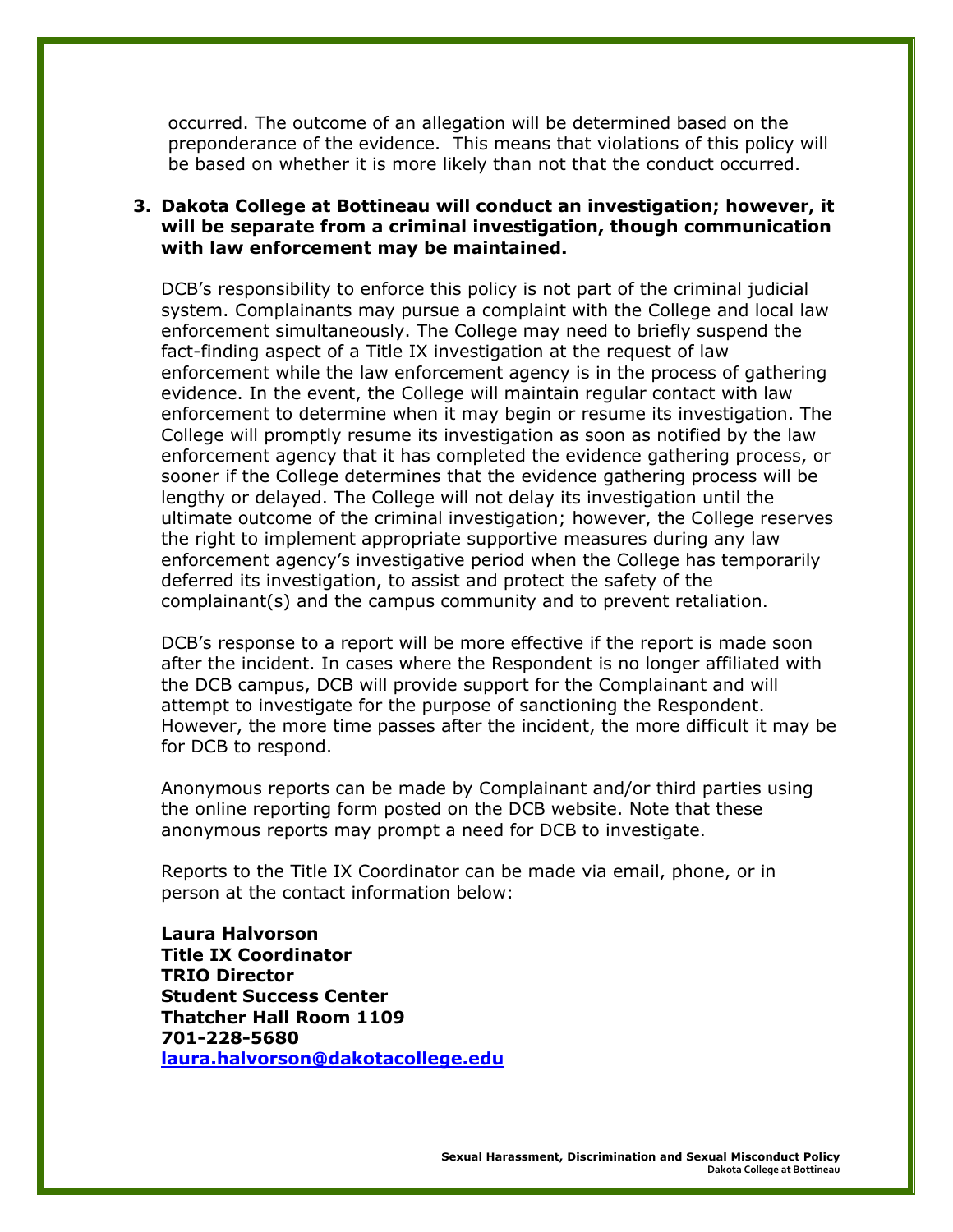**Beth MacDonald Title IX Investigator/Deputy Coordinator Director of Admissions/Advising Thatcher Hall Room 114 701-228-5426 beth.macdonald@dakotacollege.edu**

**Hattie Albertson Title IX Investigator Library Director Thatcher Hall Library 701-228-5454 [hattie.albertson@dakotacollege.edu](mailto:steven.j.swenson@ndus.edu)**

**Erin Williams Title IX Investigator/Deputy Coordinator Nursing Instructor Thatcher Hall Room 207 701-228-5444 erin.beth.williams@dakotacollege.edu**

**Corey Gorder Title IX Investigator Mental Health Counselor Thatcher 701-228-5673 [corey.gorder@dakotacollege.edu](mailto:corey.gorder@dakotacollege.edu)**

**Romaro Rogers Title IX Investigator Asst. Basketball Coach/Judicial Officer Student Center 701-228-5678**

**[romaro.rogers@dakotacollege.edu](mailto:romaro.rogers@dakotacollege.edu)**

## **Amnesty**

The health and safety of students is of primary concern at Dakota College at Bottineau. Fear of punishment for violation of the Dakota College at Bottineau Student Code of Conduct regarding drugs and alcohol should not prevent students from seeking help for an individual who has been assaulted.

**Sexual Harassment, Discrimination and Sexual Misconduct Policy Dakota College at Bottineau**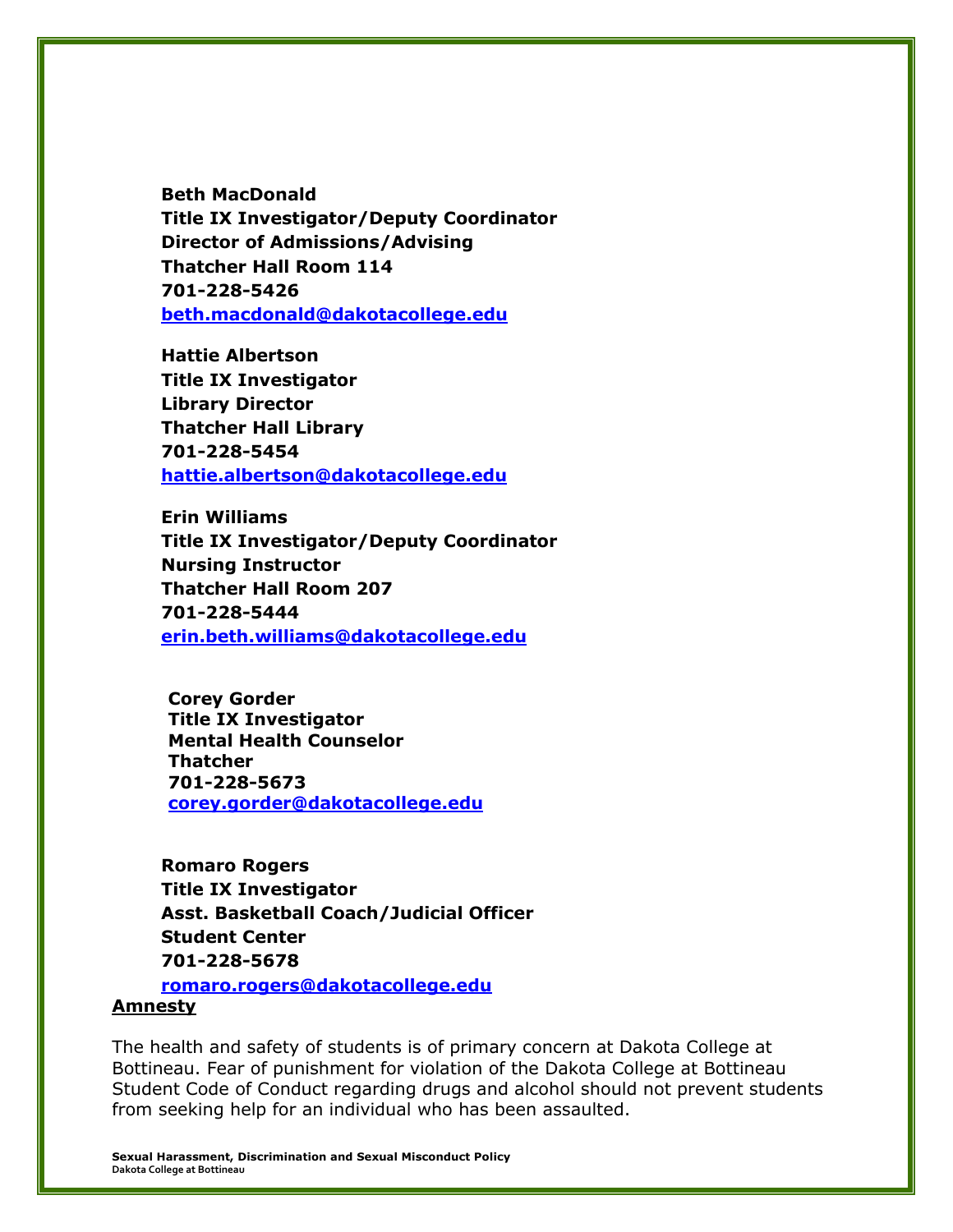While the student seeking help is not exempt from facing disciplinary action under the Dakota College at Bottineau Code of Student Conduct, all efforts made by students to positively impact the health and safety of others will be taken into consideration and may lessen possible disciplinary outcomes.

The amnesty does not apply to other prohibited conduct, including (but not limited to) assault, violence, property damage, or the distribution of dangerous substances, whether legal or illegal.

# **RESPONDING TO REPORTS**

# **Equitable Treatment**

At all times, DCB will treat complainants and respondents equitably by following a grievance process which complies with this Policy before the imposition of disciplinary sanctions, and by providing remedies to a complainant if a respondent is found to be responsible for sexual harassment.

# **Pre-Grievance Process**

- **a. Timing.** DCB will strive to complete the grievance process within sixty (60) days, including time frames for filing and resolving appeals, and for informal resolution processes if offered. Notwithstanding, temporary delays or extensions of the time frames will be offered for good cause, with written notice to the parties setting forth the cause for the action.
	- i. *Good cause.* May include considerations such as the absence of a party, a party's advisor, or a witness; concurrent law enforcement activity; or the need for accommodations for language or disability.
- **b. Actual Knowledge of Sexual Harassment.** With or without the filing of a formal complaint, once DCB has actual knowledge of sexual harassment within its educational program or activity in the United States, the institution must respond promptly and without deliberate indifference pursuant to this Policy and any applicable institutional policies.
	- i. Once the institution has actual knowledge of sexual harassment, the Title IX Coordinator or designee must contact the complainant and:
		- a) Discuss the availability of supportive measures;
		- b) Consider the complainant's wishes regarding supportive measures;
		- c) Inform the complainant that supportive measures are available with or without the filing of a formal complaint; and
		- d) Explain the process of filing a formal complaint.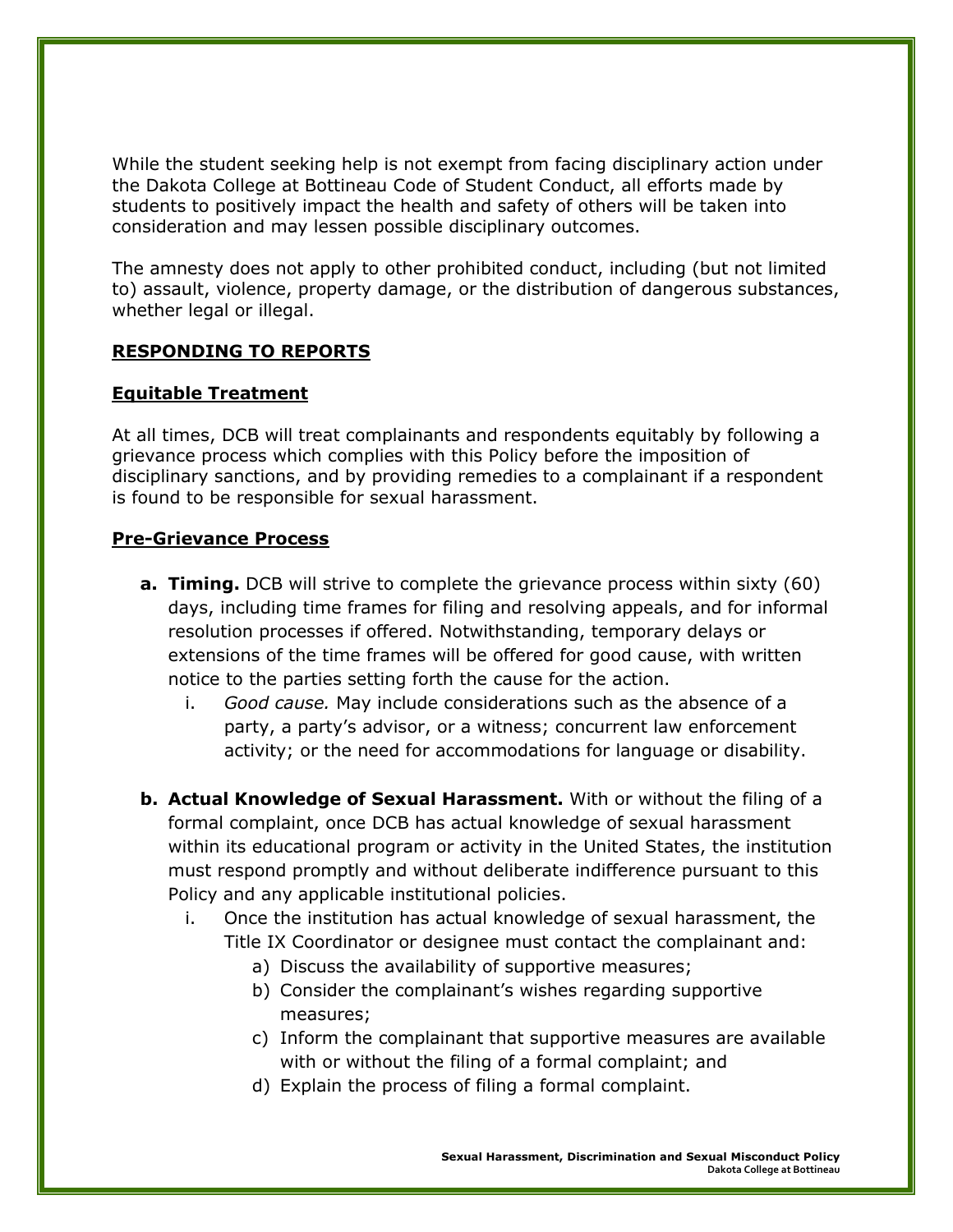- ii. No disciplinary sanctions or other actions which are not supportive measures may be imposed against a respondent prior to the conclusion of the grievance process.
- **c. Supportive Measures.** The College will take prompt and effective steps to end the sexual or gender-based harassment, assault and violence; eliminate any hostile environment; prevent its recurrence; and remedy the discriminatory effects on the victims and others as appropriate. The college reserves the right to take whatever measures it deems necessary in response to an allegation of sexual discrimination in order to protect a person's rights and personal safety. When warranted by the circumstances surrounding a complaint of sexual misconduct, the College may implement supportive measures until its investigation is concluded. Violation of these supportive measures may be considered grounds for additional complaints of sexual misconduct or as retaliation for the ongoing investigation of sexual misconduct. Requests can be made by the complainant or respondent.
	- i. Potential supportive measures include, but are not limited to:
		- a) Providing an escort to the Complainant or Respondent so they may move safely on campus;
		- b) Increased security or monitoring locations;
		- c) Issuing a no-contact order to the parties, which prohibits any contact between them;
		- d) Moving the Complainant and/or Respondent to different oncampus housing;
		- e) Altering the class schedule of the parties so they do not attend the same classes;
		- f) Extensions of deadlines or other course related adjustments;
		- g) Providing counseling services;
		- h) Providing academic support services;
	- ii. The institution must maintain confidentiality with respect to supportive measures unless disclosure is required to implement the supportive measures.
	- iii. The Title IX Coordinator shall coordinate the effective implementation of supportive measures.
	- iv. Supportive measures may not restrict any party's rights under the United States Constitution.

**d. Emergency Removal**. The institution may remove a respondent from the education program or activity on an emergency basis, provided that the institution determines, based on an individualized safety and risk analysis completed the Title IX Coordinator, that an immediate threat to the physical health or safety of any student or other individual arising from the allegations of sexual harassment justifies removal.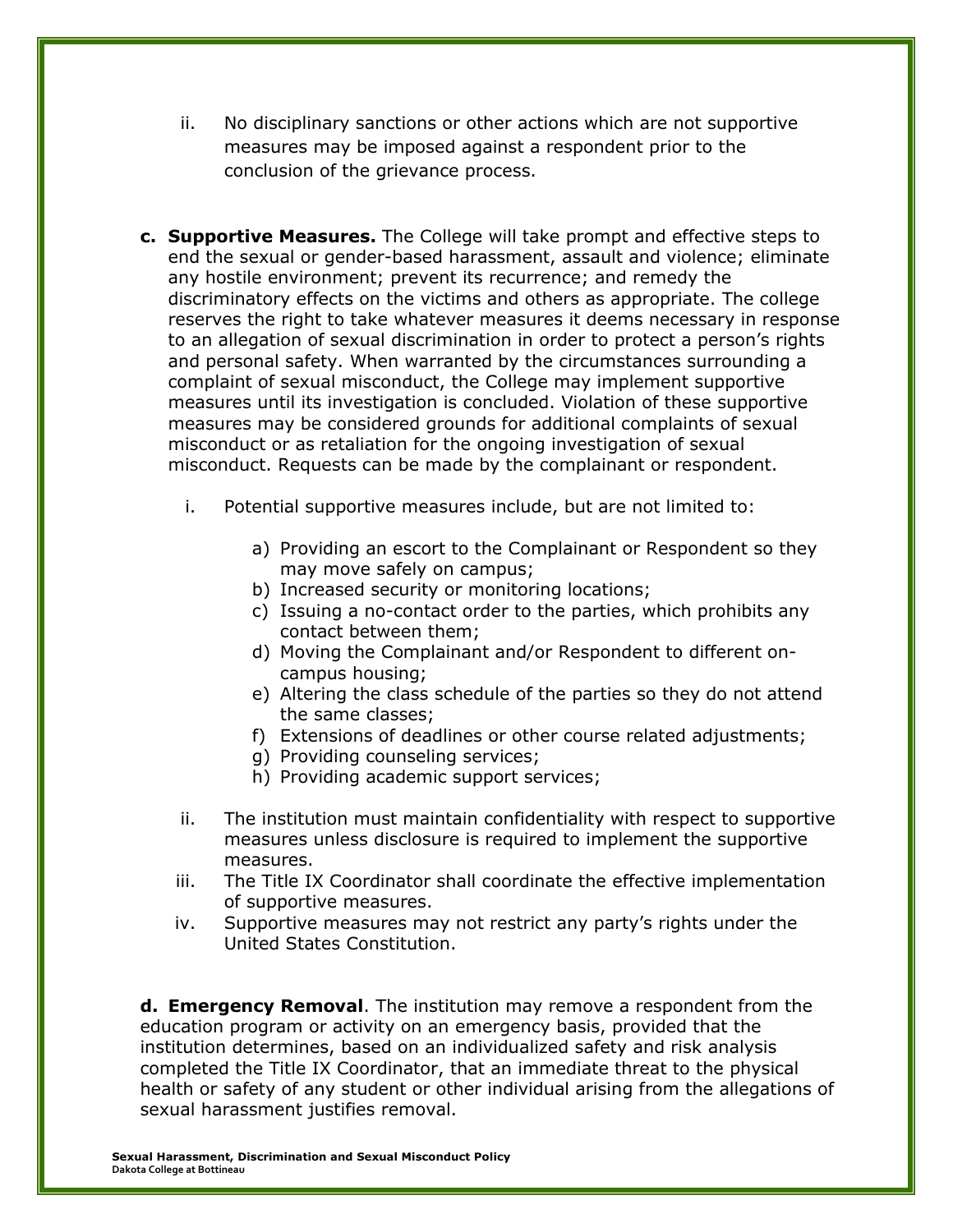- i. The institution must provide the respondent with notice and an opportunity to challenge the decision immediately following the removal.
- ii. An appeal may be requested in writing to the Title IX Coordinator within three (3) business days of the emergency removal. The written request must include an explanation of the reason for the appeal.

**e. Administrative Leave.** The institution may place a non-student employee respondent on administrative leave during the pendency of a grievance process.

## **Grievance Process**

## **a. Formal Complaint and Notice of Allegations.**

- i. Once a formal complaint is received by the institution, the institution will provide the following written notice to the known parties:
	- a) Notice of the grievance process, including any informal resolution process;
	- b) Notice of the allegations of sexual harassment, including:
		- v. Sufficient details known at the time and with sufficient time to prepare a response, including, but not limited to, the names of the parties, the conduct allegedly constitution sexual harassment, and the date and location of the alleged conduct.
	- c) A statement that the respondent is presumed not responsible for the alleged conduct and that a determination regarding responsibility is made at the conclusion of the grievance process.
	- d) A statement that the parties may have an advisor of their choice, who may be an attorney, and may inspect and review evidence. The statement should also indicate that if the party does not have an advisor of choice, the institution will appoint an advisor to assist with cross-examination for the live hearing.
	- e) Notice of any provisions in the institution's code of conduct that prohibits knowingly making false statements or knowingly submitting false information during the grievance process.
- iii. If during the course of the grievance process, additional allegations are added to the investigation which were not included in the initial notice, the institution must provide notice of the additional allegations to the parties.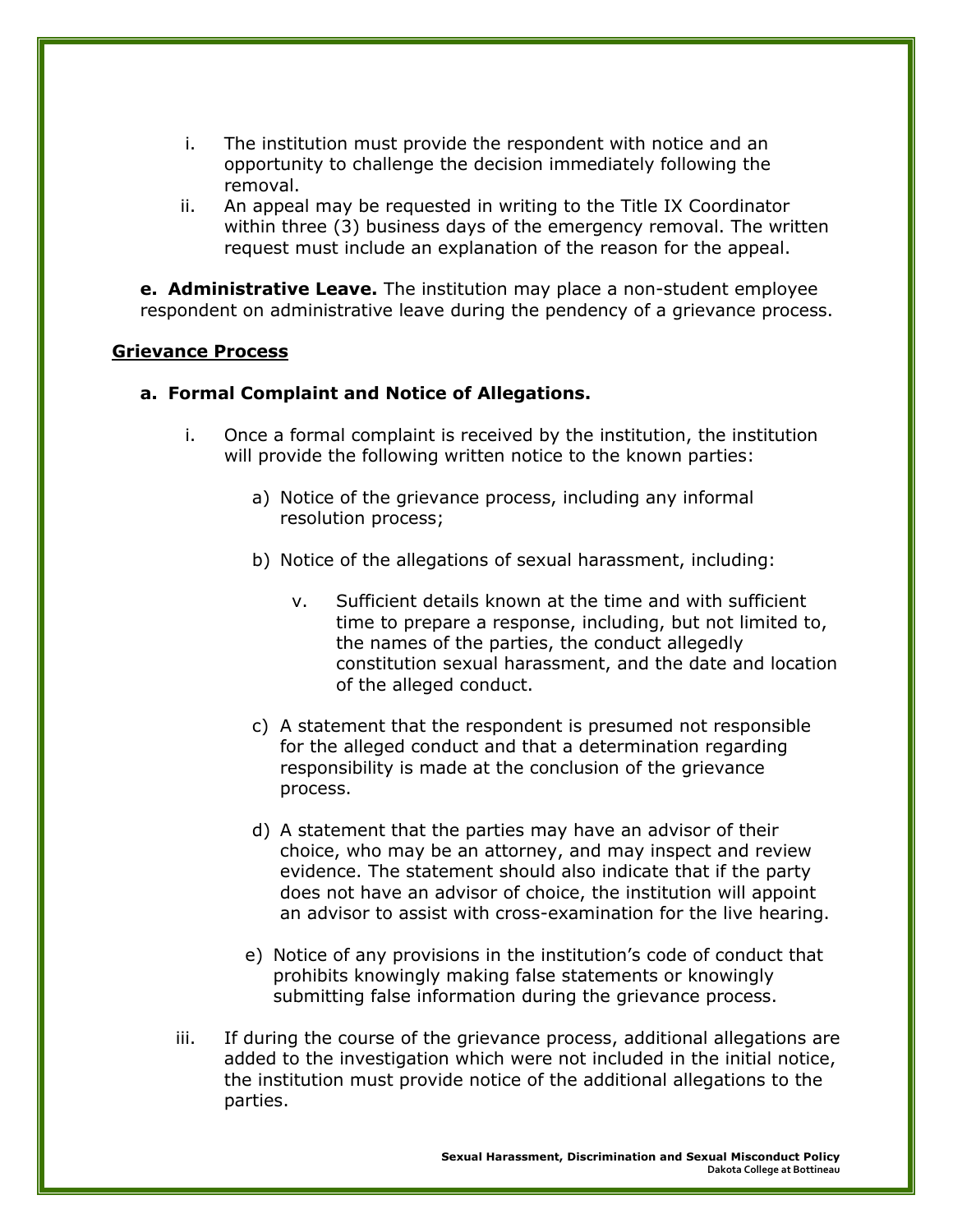## **b. Advisors.**

- i. Parties to a grievance proceeding must be afforded the opportunity to select the advisor of their choice to assist them during the proceeding, including during the live hearing.
- ii. If a party does not choose an advisor, the institution will provide the party with an advisor free of charge to conduct the party's crossexamination at the live hearing.
- iii. DCB is not required to provide attorneys to parties to act as advisors, but appointed advisors will be provided with access to appropriate training to ensure an understanding of the grievance process, though the same training provided to Title IX Coordinators, decision-makers, and investigators is not required.
- iv. DCB is not required to attempt to create equality of advisors between the parties, particularly where one party selects an outside advisor, but should endeavor to seek parity of advisors where the institution provides advisors to both parties.

## **c. Investigation.**

- i. DCB is required to investigate every filed formal complaint unless the complaint is subject to dismissal, as explained below.
- ii. At all times, the burden of proof and the burden of gathering evidence sufficient to make a determination regarding responsibility rests on the institution, and the institution may not seek to shift that burden to the parties.
	- a) Notwithstanding, DCB may not restrict the parties' ability to discuss the allegations or to gather or present relevant evidence.
- iii. At all times, the institution shall observe a presumption that respondent is not responsible for the alleged conduct until and unless there is a determination of responsibility at the conclusion of the grievance process.
- iv. The Institution may not access, consider, disclose, or otherwise use a party's medical records made or maintained in connection with the provision of treatment to the party, unless voluntary, written consent to do so is provided by the party (or the party's parent, if the party is not eligible to provide consent).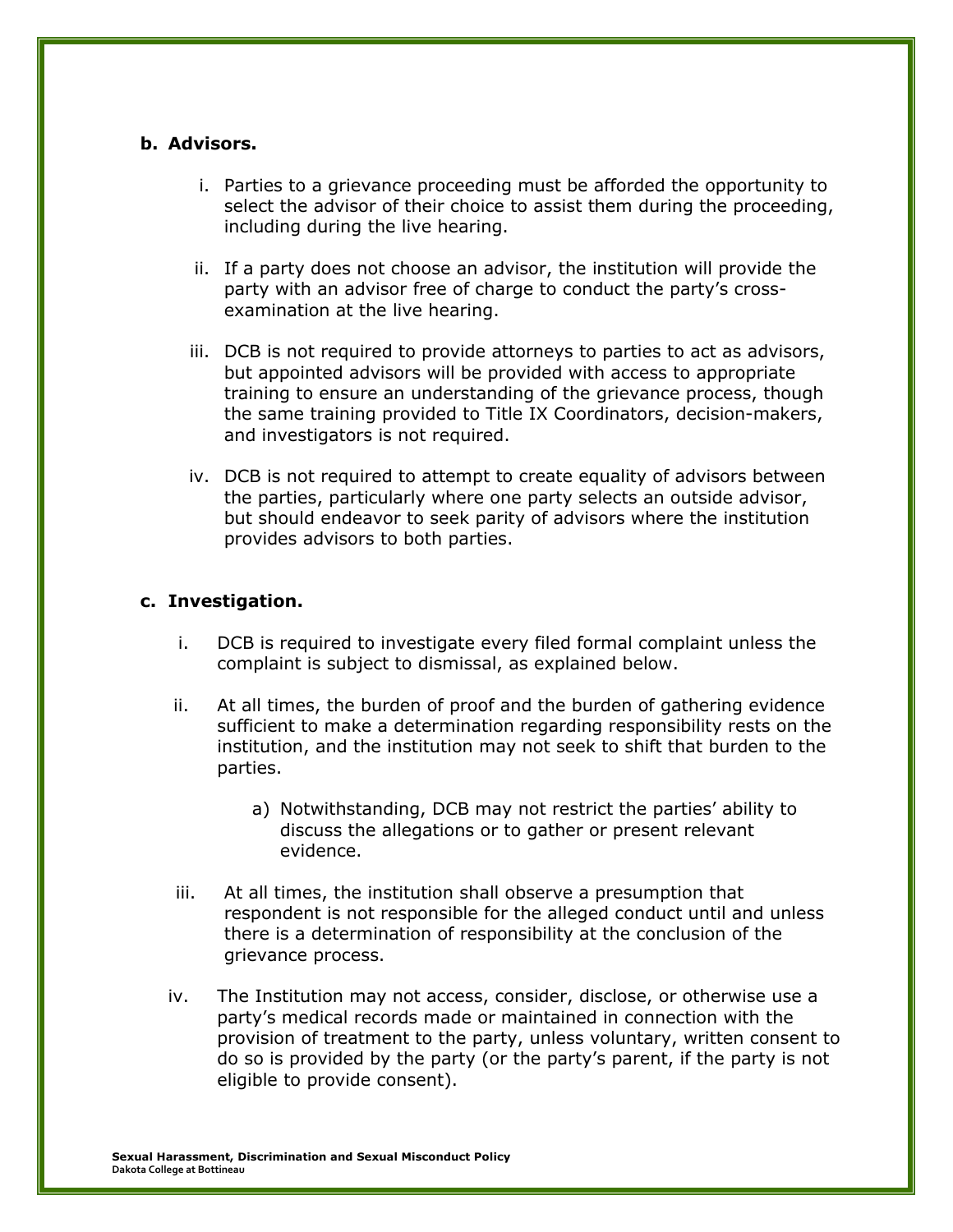- v. The Institution may not require, allow, rely upon, or otherwise use evidence that constitutes, or questions that seek disclosure of, information protected under a legally-recognized privilege, unless that privilege is waived.
- vi. The Institution must provide to the parties written notice of the date, time, location, participation, and purpose of all hearings, investigative interviews, or other meetings, with sufficient time for the party to prepare.
- vii. The parties must be afforded an equal opportunity to have others present during any grievance proceeding, including their advisor, though the institution may establish restrictions regarding the extent to which the advisor may participate in the proceedings, so long as the restrictions apply equally to both parties and comply with this Policy.
- viii. Both parties must have an equal opportunity to inspect and review any evidence obtained as part of the investigation related to the allegations raised in a formal complaint, including any evidence upon which the institution does not intend to rely in reaching a determination of responsibility and any inculpatory or exculpatory evidence, from whatever source.
- ix. At least ten(10) days prior to the preparation of the investigative report, the institution must provide each party and the party's advisor the evidence obtained in the investigation in an electronic format or hard copy. The parties may submit a written response to the evidence, which the investigator shall consider prior to completion of the investigative report.
- x. At the conclusion of the investigation, the investigator must create an investigative report that fairly summarizes the relevant evidence. At least ten(10) days prior to the hearing, the investigator must send a copy of the investigative report to each party and the party's advisor, if any, for review and written response.

## **d. Dismissal.**

- i. Mandatory Dismissal.
	- a) The institution must dismiss the formal complaint if, at any time during the investigation or hearing:
		- 1) The conduct alleged would not constitute sexual harassment as defined in this Policy even if proved;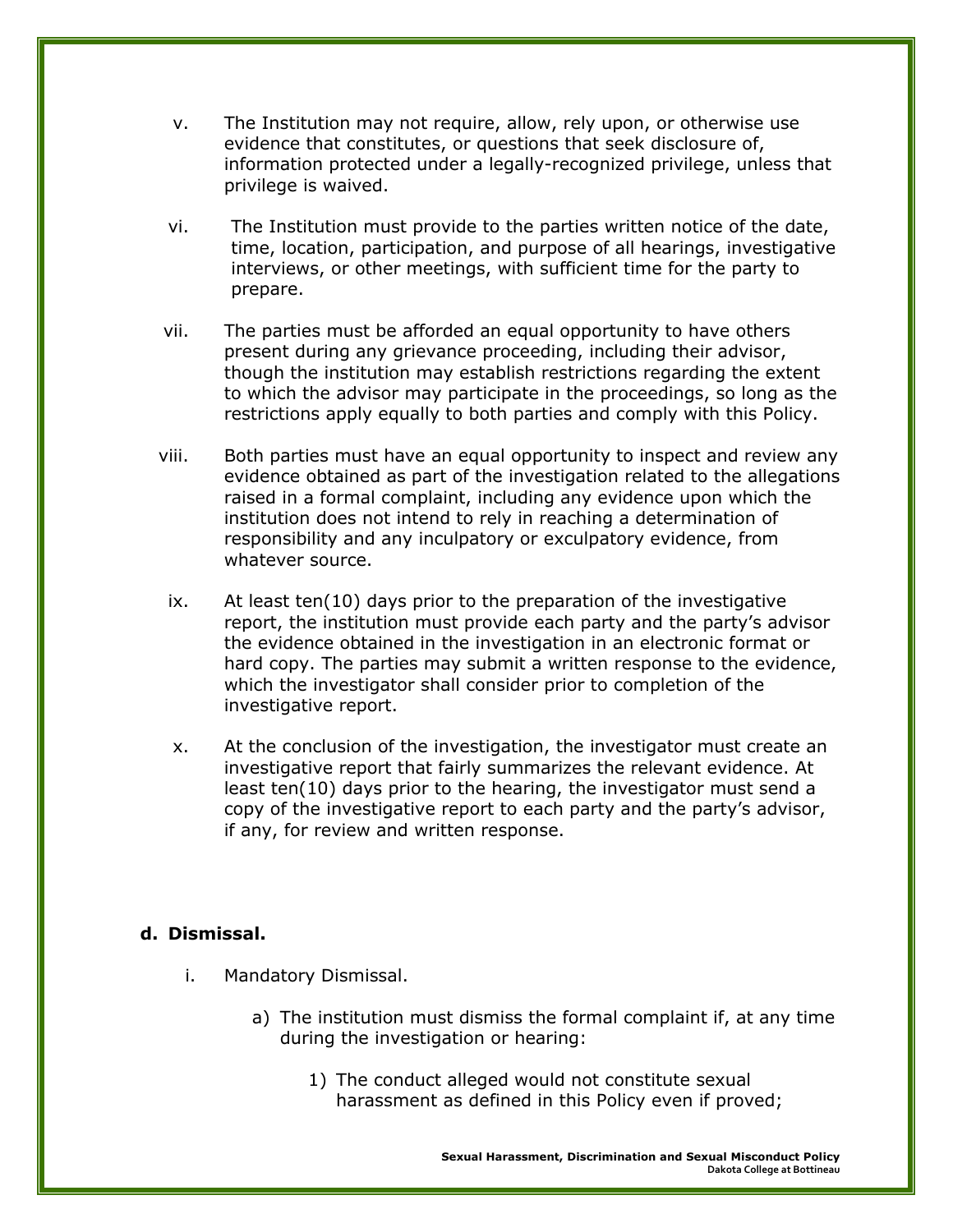- 2) The conduct alleged did not occur in the education program or activity; or
- 3) The conduct alleged did not occur against a person in the United States.
- b) If the formal complaint is subject to mandatory dismissal, the institution may take action under another provision of the code of conduct without that action constituting retaliation under this Policy.
- ii. Permissive Dismissal.
	- a) The institution may dismiss the formal complaint if, at any time during the investigation or hearing:
		- 1) A complainant notifies the Title IX Coordinator, in writing, that the complainant would like to the withdraw the formal complaint or any allegations contained in the formal complaint;
		- 2) The respondent is no longer enrolled or employed by the institution; or
		- 3) Specific circumstances prevent the institution from gathering evidence sufficient to reach a determination as to the formal complaint or allegations in the formal complaint.
	- b) In the event that a formal complaint is permissively dismissed, DCB will consult with its legal counsel prior to taking action under another provision of its code of conduct to avoid taking actions constituting retaliation.
- iii. Notice of Dismissal. Upon a dismissal pursuant to this section, the institution must promptly send written notice of the dismissal and reasons therefore to both parties simultaneously.
- **e. Consolidation of Formal Complaints**. Dakota College at Bottineau may consolidate formal complaints against more than one respondent, by more than one complainant against one or more respondents, or by one party against the other party, where the allegations of sexual harassment arise out of the same facts or circumstances.

# **f. Live Hearing.**

i. The grievance process must provide for a live hearing after the completion of the investigative report. All evidence obtained by the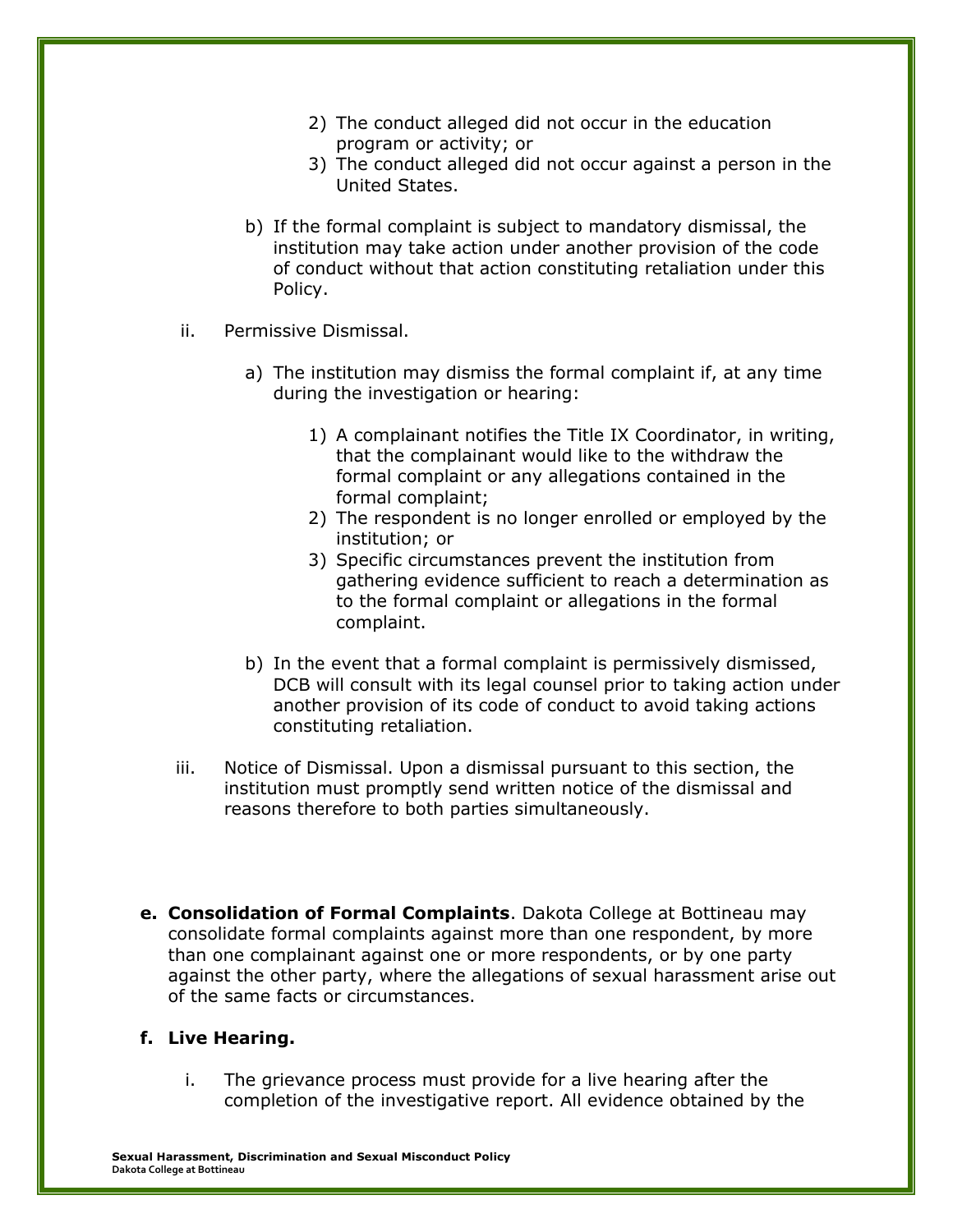investigator as part of the investigative process must be made available to the parties and the decision-maker at the live hearing.

- ii. The live hearing will be presided over by the decision-maker, who will be appointed by the Title IX Coordinator.
- iii. At the request of either party, the hearing must be conducted with the parties located in separate rooms with technology enabling the decision-maker and parties to simultaneously see and hear the party or witness answering questions. Hearings may be conducted with all parties physically present in the same geographic location, or, any parties, witnesses, and other participants may appear at the live hearing virtually, so long as the participants are able to simultaneously see and hear each other.
- iv. At the live hearing, the decision-maker must permit each party's advisor to ask the other party and any witnesses all relevant questions and follow-up questions, including those questioning credibility. This cross-examination must be conducted directly (the questions may not be asked by the decision-maker), orally, and in real time by the party's advisor and never by a party personally.
	- a) Prior to a party or witness answering a question, the decisionmaker must rule on the relevance of the question and explain any decision to exclude a question as not relevant.
	- b) Decision-makers may request, but may not require, that questions by the parties be submitted in advance, to permit the decisionmaker to rule on the relevance of questions.
	- c) The institution may otherwise limit the extent to which the party's advisor may participate in the hearing by institution policy, but should consult with legal counsel prior to imposing any significant limitations.
- v. *Rape Shield*. Questions and evidence about the complainant's sexual predisposition or sexual history are not relevant, unless such questions are offered to prove that someone other than the respondent committed the alleged conduct, or regard specific incidents of the prior sexual behavior with respect to the respondent, and are offered to prove consent.
- vi. *Cross-Examination.* If a party or witness does not submit to crossexamination at the live hearing, the decision-maker must not rely on any statement of that party or witness in reaching a determination regarding responsibility. Decision-makers may not draw an inference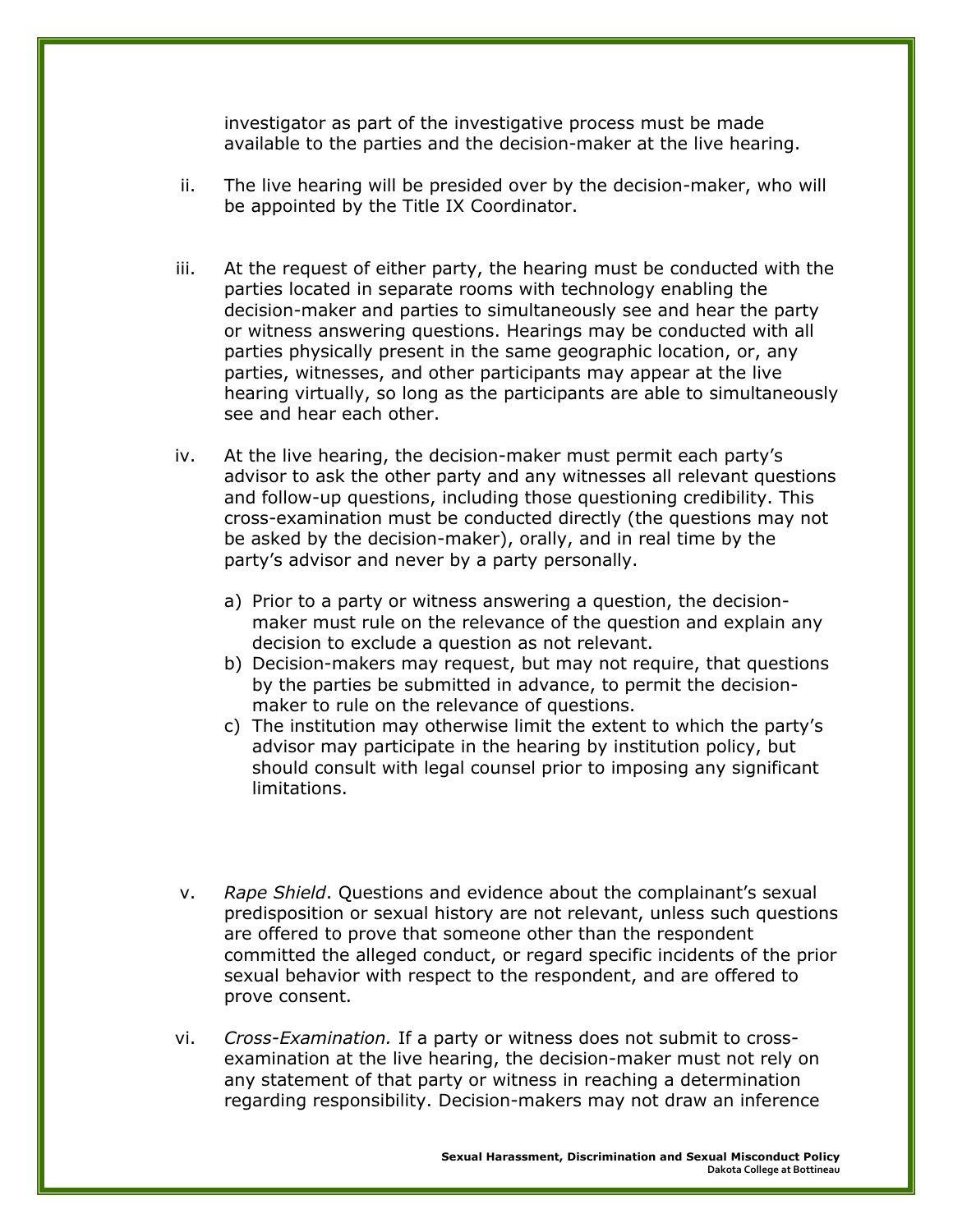about the determination regarding responsibility based solely on a party's or witness's absence or refusal to answer cross-examination or other questions. There are no exceptions to this exclusion as there are in legal proceedings.

- vii. *Hearing Decorum*. Decision-makers may enforce rules to ensure hearing decorum, such as requiring respectful treatment, specifying any objection process, governing timing of hearing and length of breaks, etc.
- viii. The institution will create an audio or audiovisual recording, or transcript, of any live hearing and make it available to the parties for inspection and review.

#### **g. Determination Regarding Responsibility.**

- i. *Standard of Evidence.* All decisions in grievance processes under Title IX shall require a determination of responsibility based on the preponderance of the evidence.
- ii. After the conclusion of the live hearing, the decision-maker must issue a written determination regarding responsibility, which must include:
	- a) Identification of the allegations potentially constituting sexual harassment;
	- b) Description of the procedural steps taken from the receipt of the formal complaint through the determination, including any notifications to the parties, interviews with parties and witnesses, site visits, methods used to gather evidence, and hearings held;
	- c) Findings of fact supporting the determination;
	- d) Conclusions regarding the application of the institution's code of conduct to the facts;
	- e) A statement of, and rationale for, the result as to each allegation, including a determination regarding responsibility, any disciplinary sanctions to be imposed on the respondent, and whether remedies will be provided to the complainant; and
	- f) The procedures, timelines, and permissible bases for the complainant and respondent to appeal.
- iii. The written determination must be provided to the parties simultaneously. The determination regarding responsibility becomes final either on the date that notice of the result of any appeal is provided to the parties, if an appeal is filed, or if an appeal is not filed, the date on which an appeal would no longer be considered timely.
- iv. The Title IX Coordinator shall be responsible to implement any remedies provided by the written determination.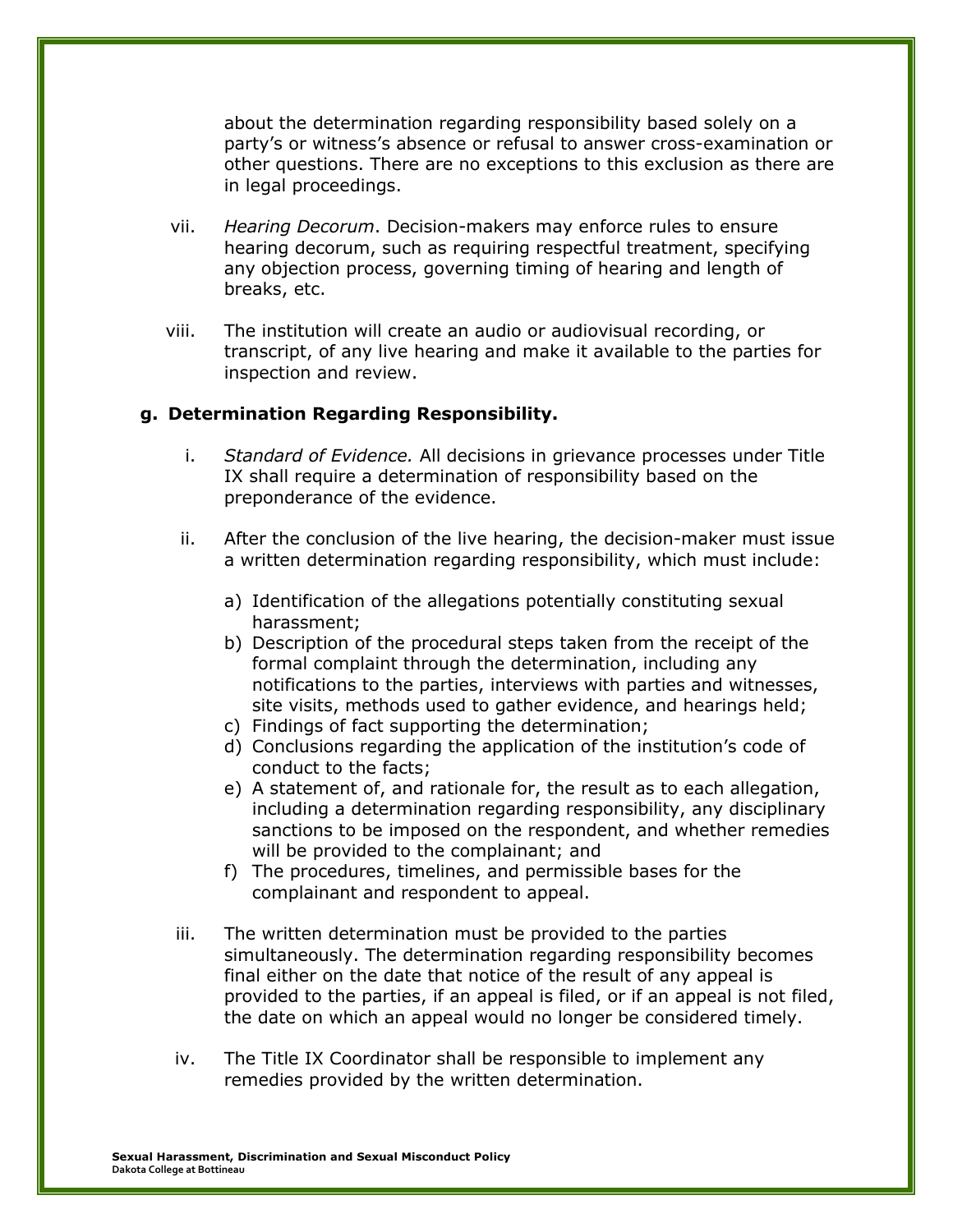## **APPEAL PROCESS**

- a. Both parties must be offered the opportunity to appeal from a determination regarding responsibility or from the dismissal of a formal complaint (or any allegations within the formal complaint). The following may form the basis for an appeal:
	- i. Procedural irregularity that affected the outcome of the grievance process;
	- ii. New evidence that was not reasonably available at the time the determination regarding responsibility or dismissal was made that could have affected the outcome of the matter; or
	- iii. The Title IX Coordinator, investigator(s), or decision-maker(s) had a conflict of interest or bias for or against complainants or respondents generally or for or against the individual complainant or respondent, that affected the outcome of the grievance process.
- b. Upon filing of an appeal, the institution must:
	- i. Notify the non-appealing party in writing when an appeal is filed and implement appeal procedures equally for both parties.
	- ii. The appeal's decision maker will be appointed by the Title IX Coordinator.
	- iii. Give both parties a reasonable, equal opportunity to submit a written statement in support of, or challenging, the outcome;
	- iv. Issue a written decision describing the result of the appeal and the rationale for the result; and
	- v. Provide the written decision simultaneously to both parties.
- c. In the event that a disciplinary sanction of suspension or expulsion is imposed by the decision-maker, the institution shall provide a method of reviewing an appeal from a determination regarding responsibility or dismissal for a period of at least one year following the original decision. The Institution may set a shorter deadline for appeals from lesser discipline or for appeals filed by the complainant.

When the appeal is based on new evidence, the Title IX Coordinator will return the case to the assigned investigator(s) for reconsideration. The investigator(s) will supplement the previous investigation, which may include recalling witnesses, and issue a revised report. The Title IX Coordinator, Deputy Title IX Coordinators, and/or Title IX investigators not directly involved in the case will review the revised report to determine if the original finding should stand or be reversed.

When the appeal is based on a procedural error or a sanction substantially disproportionate to the severity of the violation, the Title IX Coordinator and Deputy Title IX Coordinators(Investigators) not directly involved in the case will review the appeal to determine if the original finding should stand, be modified, or be reversed.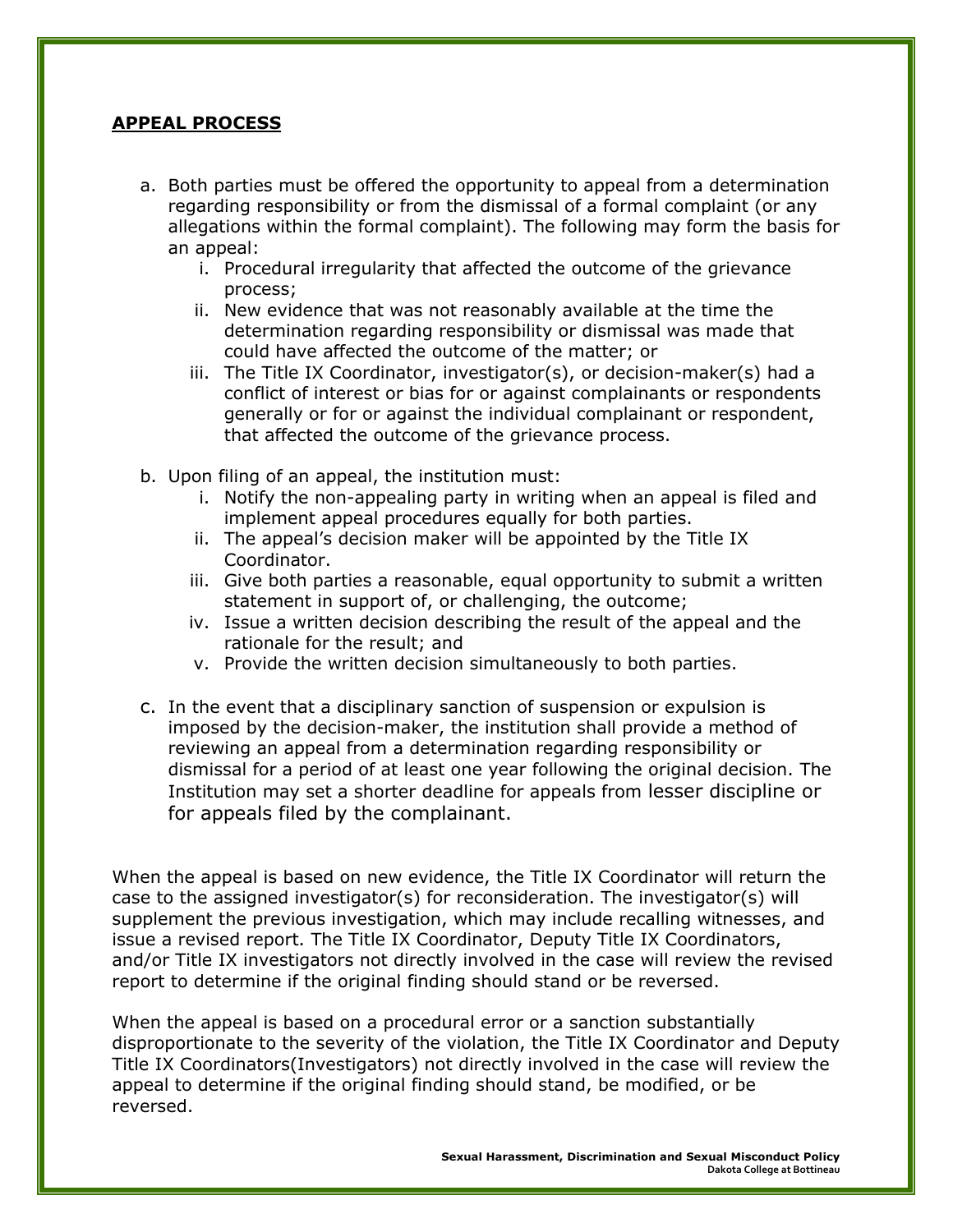At the discretion of the appeal decision maker, implementation of sanctions may be stayed pending review of an appeal.

Once the final result of an appeal is determined, notices of the appeal outcome will be sent to the Complainant and the Respondent

## **RETALIATION**

- a. Neither DCB or any person may intimidate, threaten, coerce, or discriminate against any individual for the purpose of interfering with any right or privilege secured by title IX or this policy, or because the individual has made a report or complaint, testified, assisted, or participated or refused to participate in any manner in an investigation, proceeding, or hearing under this part.
- b. Intimidation, threats, coercion, or discrimination, including charges against an individual for code of conduct violations that do not involve sex discrimination or sexual harassment, but arise out of the same facts or circumstances as a report or complaint of sex discrimination, or a report or formal complaint of sexual harassment, for the purpose of interfering with any right or privilege secured by title IX or this policy, constitutes retaliation.
- c. The exercise of rights protected under the First Amendment does not constitute retaliation.
- d. Charging an individual with a code of conduct violation for making a materially false statement in bad faith in the course of a grievance proceeding does not constitute retaliation, although a determination regarding responsibility, alone, is not sufficient to conclude that any party made a materially false statement in bad faith.
- e. Complaints alleging retaliation may be filed pursuant to the grievance procedures for sex discrimination under Title IX.

#### **DISCIPLINE/SANCTIONS**

Not all forms of sexual discrimination will be deemed to be equally serious offenses, and the College reserves the right to impose different sanctions, ranging from warning to expulsion or termination, depending on the severity of the offense. The College will consider the concerns and rights of both the Complainant and the Respondent.

The following lists of sanctions may be imposed upon current members of the campus community found to have violated this policy.

Sanctions for current students may include, but are not limited to: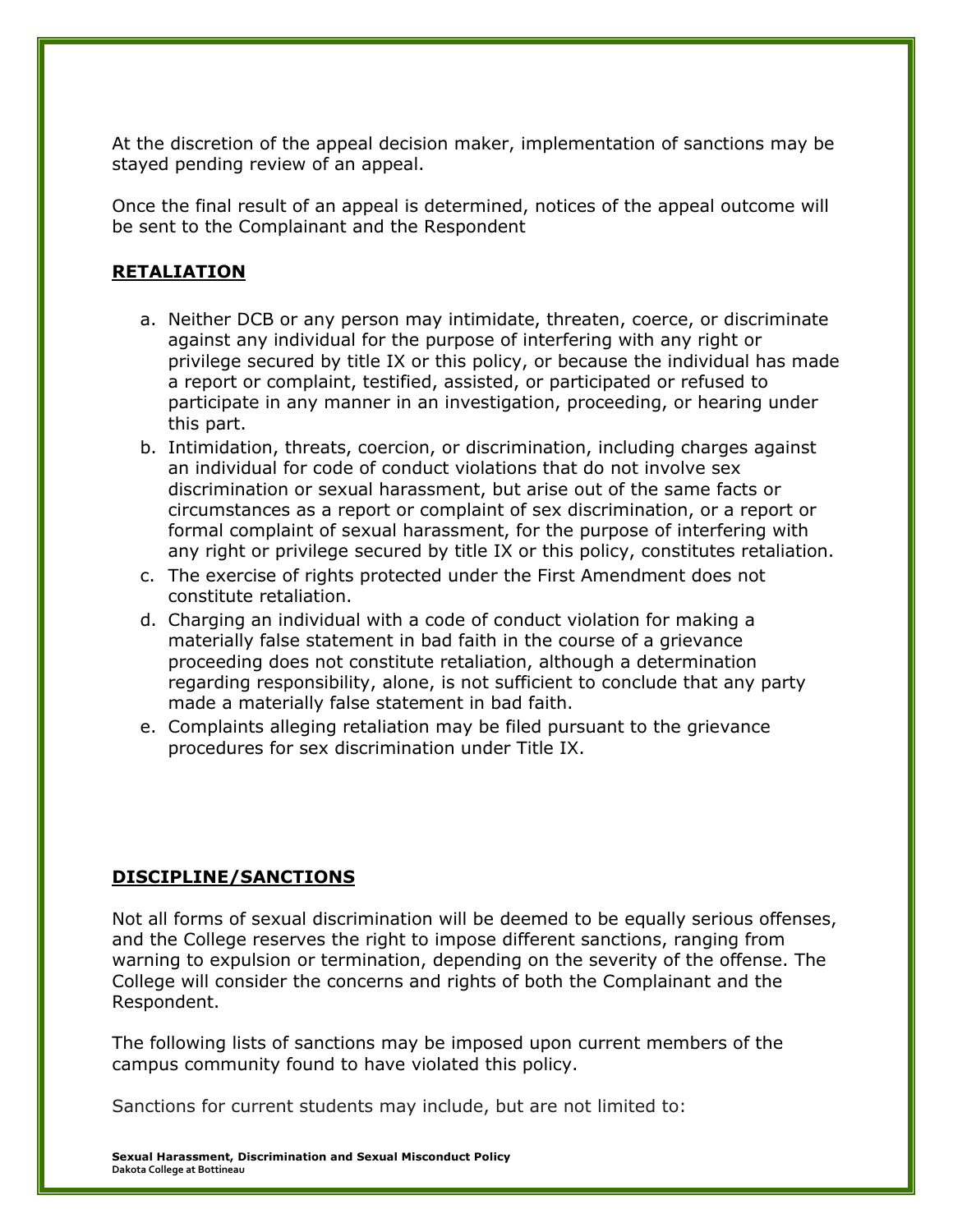- 1. Written Warning: The Respondent may be warned that such conduct is not acceptable under college standards and that similar future conduct will result in further, more severe sanctions.
- 2. Educational Intervention: Requiring the Respondent to participate in online and/or physical classes addressing issues such as dating or domestic violence, stalking, and sex/gender-based violence. This may include facilitating a program, creating educational posters regarding institutional policies and student conduct, or writing a paper.
- 3. Referral for Assessment or Counseling: Requiring the Respondent to meet with a staff member of Dakota College at Bottineau Counseling Services to have an assessment of their mental health. The Dakota College at Bottineau Counseling Services may also recommend further evaluation and participation in counseling services, which may be at an on or off campus health/counseling center.
- 4. Community Service: Requiring the Respondent to perform a certain number of service hours either on campus or in the community.
- 5. Probation: A status that indicates either serious misconduct not warranting suspension, expulsion, or removal of institutional privileges, or repetition of misconduct after a warning has been imposed.
- 6. Residential Reassignment: Removal of the Respondent from current residence and reassignment to a new residence. Specific restrictions on access to one's previous residence may be imposed.
- 7. Changes in Academic Schedule: Requiring the Respondent to make changes in class schedule to ensure that no classes are shared with the Complainant.
- 8. Removal of College Privileges: Restrictions on the Respondent's access to certain locations, functions, organizations, teams, and/or activities; does not preclude the student from continuing their academic program.
- 9. Termination of Residency: Loss of on-campus housing, without refund, and/or dining privileges, permanently or for a specified period of time.
- 10.Restitution/Fines: The individual may be required to make a payment to the institution and/or another person or group for damages incurred as a result of the violation.
- 11.Removal or Non-Renewal of Scholarships: Institutionally-administered scholarships may be cancelled or not renewed to students that have violated this policy.
- 12.Withholding of Degree: The institution maintains the right to withhold the awarding of a degree otherwise earned until the completion of any imposed sanctions.
- 13.Suspension: A temporary separation from the institution that involves denial of all student privileges, including entrance to campus premises, and may include conditions for reinstatement, such as successful completion of a counseling or treatment program. A suspension may be imposed if counseling or treatment is not successfully completed.
- 14.Expulsion: A permanent separation from institution that involves denial of all student privileges, including entrance to the institution premises and matriculation.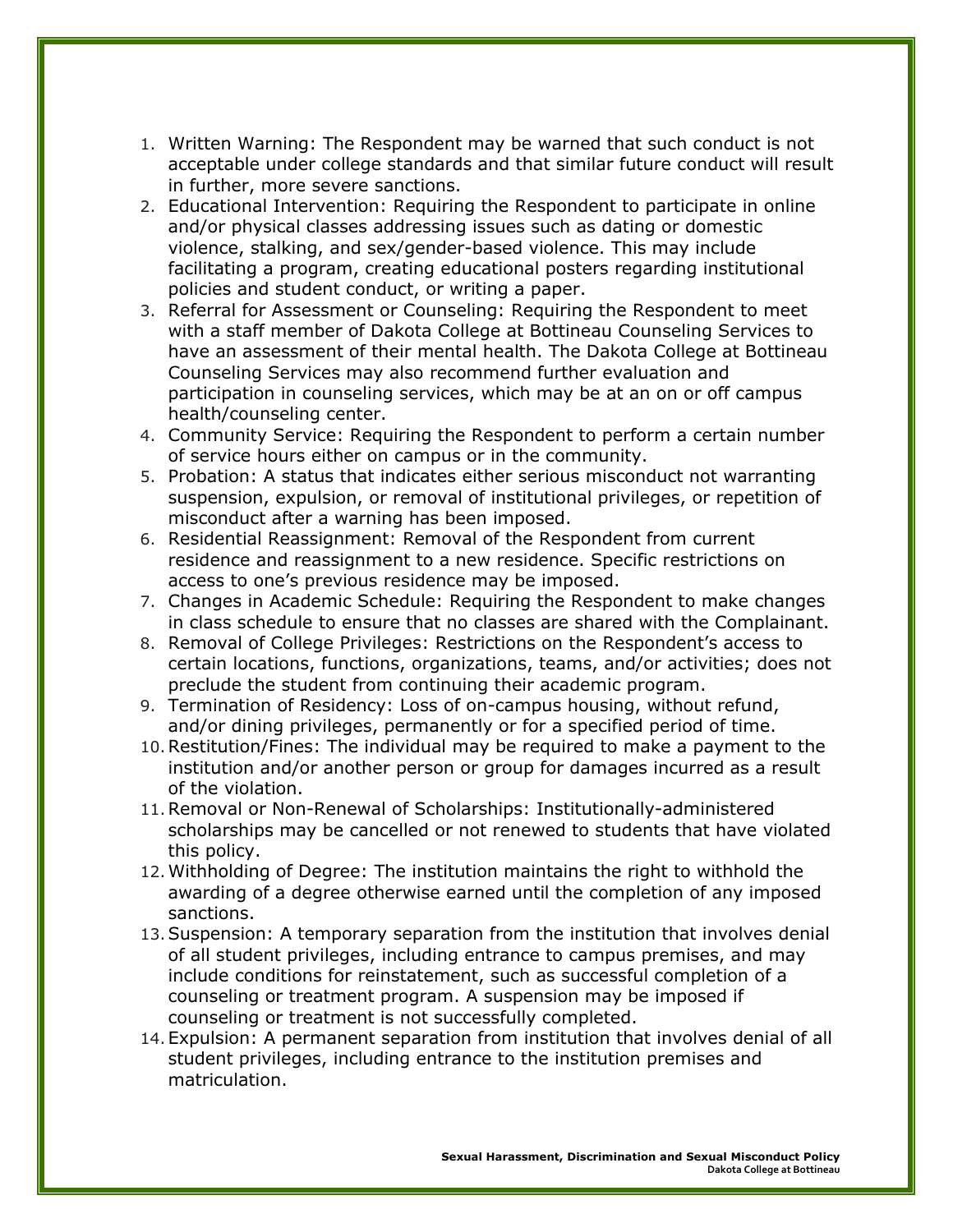Sanctions for current college employees include:

- 1. Warning (Written or Verbal)
- 2. Performance Improvement Plan
- 3. Required Counseling
- 4. Required Training or Education
- 5. Demotion
- 6. Reduction in Pay
- 7. Loss of intended pay increase
- 8. Suspension with pay
- 9. Suspension without pay
- 10.Termination

# **RESOURCES**

The following are many of the resources are available on campus and in the community.

Bottineau Police Department: 701-228-3422 • **911** for emergency situations. Campus Safety & Security: 701-228-5621 Family Crisis Center: 701-228-2028\* DCB Student Health Nurse: 701-228-5460\* St. Andrew's Hospital: 701-228-9400 DCB Mental Health Counselor: 701-228-5673\* Bottineau Ministry: 701-228-3021\* Title IX Coordinator: 701-228-5680

\*Confidential support services

# **PREVENTION AND EDUCATION**

Dakota College at Bottineau is committed to the prevention of sexual harassment through educational and awareness programs. Prevention and education programs include an overview of the College's policy and procedures; relevant definitions, including prohibited conduct; the impact of alcohol and illegal drug use; effective consent; safe and positive options for bystander intervention; and information about risk reduction, resources, and reporting options.

Incoming first-year students and new employees will receive primary prevention and awareness programming as part of their orientation. Returning students and employees will receive ongoing training on a periodic basis.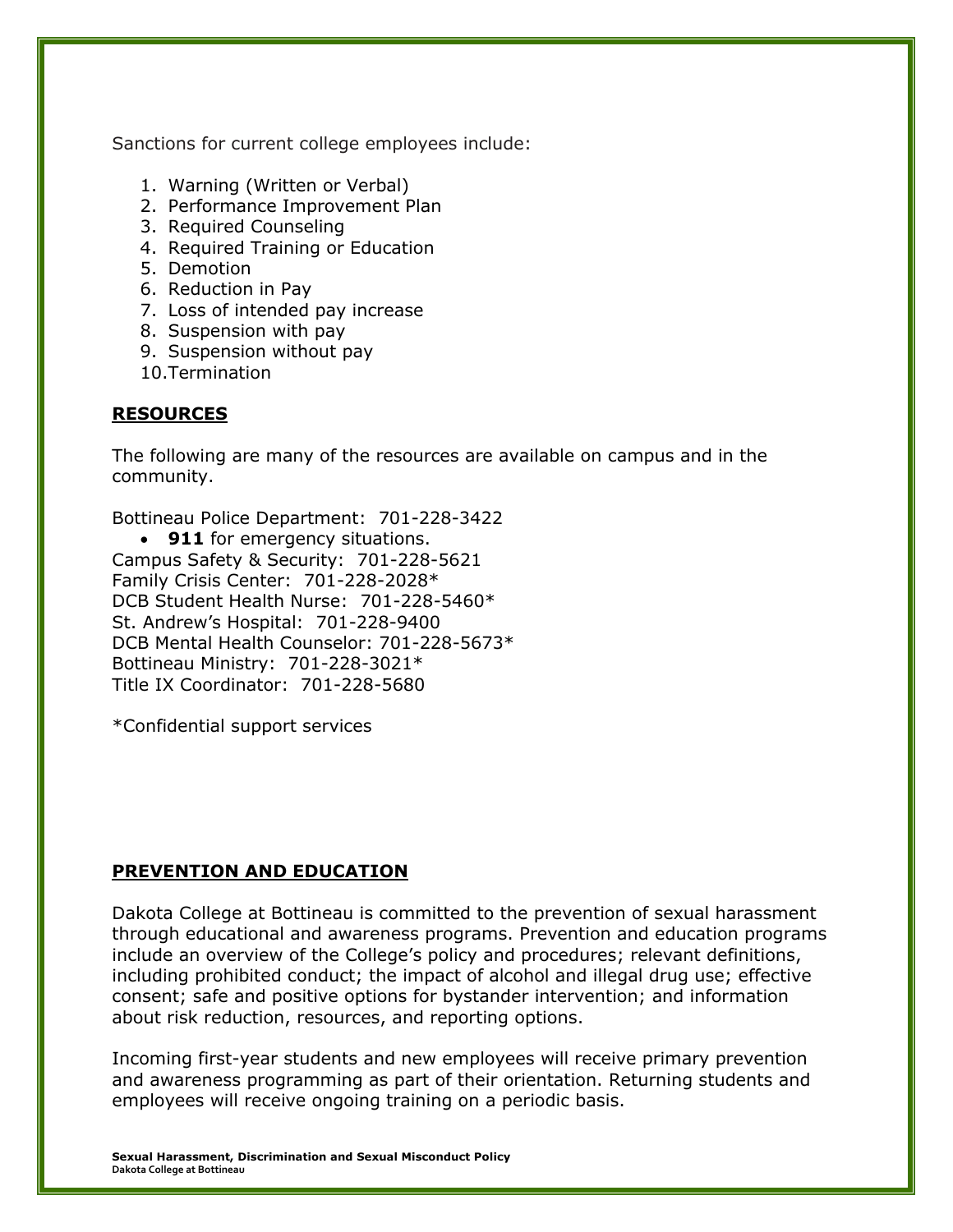# **TRAINING**

- a. All persons involved in the grievance process, including, but not necessarily limited to, Title IX Coordinators, investigators, decision-makers, and any person who facilitates an informal resolution process, must receive training on the following areas:
	- i. The definition of sexual harassment;
	- ii. The scope of the education program or activity;
	- iii. How to conduct an investigation and grievance process, including hearings, appeals, and informal resolution processes, as applicable;
	- iv. How to serve impartially, including by avoiding prejudgment of the facts at issue; conflicts of interest, and bias.
- b. Additionally, decision-makers must receive training on the following areas:
	- i. Any technology to be used at a live hearing;
	- ii. Issues of relevance or questions and evidence, including when questions about the complainant's sexual predisposition or prior sexual behavior are not relevant;
- c. Investigators must also be trained on issues of relevance to create an investigative report that fairly summarizes relevant evidence.
- d. All materials used to train the foregoing individuals must not rely on sex stereotypes and must promote impartial investigations and adjudications of formal complaints.
- e. All training materials used to train the foregoing individuals must be made available to the public by posting on DCB's website.

# **CLERY ACT REPORTING**

Certain campus officials have a duty to report sexual assault, domestic violence, dating violence and stalking for federal statistical reporting purposes in compliance with the Jeanne Clery Disclosure of Campus Security Policy and Campus Crime Statistics Act ("Clery Act"). All personally identifiable information can be kept confidential, but statistical information must be reported to Campus Security regarding the type of incident and its general location (e.g., on or off campus, but no addresses are given or reported) for publication in the College's Annual Security and Fire Safety Report. This report helps to provide the community with a clear picture of the extent and nature of campus crimes in order to ensure greater community safety.